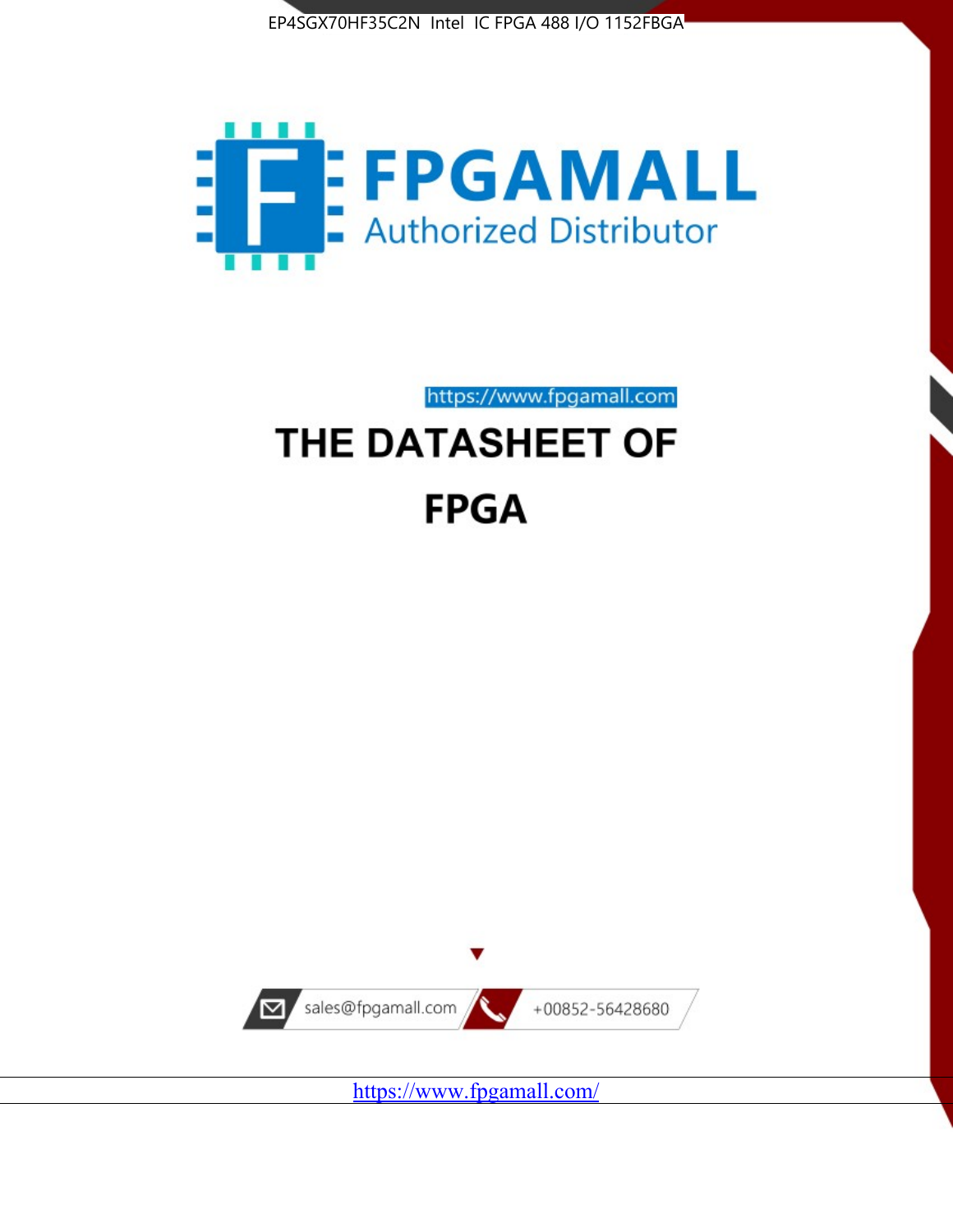EP4SGX70HF35C2N Intel IC FPGA 488 I/O 1152FBGA



**SIV51001-3.5**

Altera® Stratix® IV FPGAs deliver a breakthrough level of system bandwidth and power efficiency for high-end applications, allowing you to innovate without compromise. Stratix IV FPGAs are based on the Taiwan Semiconductor Manufacturing Company (TSMC) 40-nm process technology and surpass all other high-end FPGAs, with the highest logic density, most transceivers, and lowest power requirements.

The Stratix IV device family contains three optimized variants to meet different application requirements:

- Stratix IV E (Enhanced) FPGAs—up to 813,050 logic elements (LEs), 33,294 kilobits (Kb) RAM, and 1,288 18 x 18 bit multipliers
- Stratix IV GX transceiver FPGAs—up to 531,200 LEs, 27,376 Kb RAM, 1,288 18 x 18-bit multipliers, and 48 full-duplex clock data recovery (CDR)-based transceivers at up to 8.5 Gbps
- Stratix IV GT—up to 531,200 LEs, 27,376 Kb RAM, 1,288 18 x 18-bit multipliers, and 48 full-duplex CDR-based transceivers at up to 11.3 Gbps

The complete Altera high-end solution includes the lowest risk, lowest total cost path to volume using HardCopy® IV ASICs for all the family variants, a comprehensive portfolio of application solutions customized for end-markets, and the industry leading Quartus® II software to increase productivity and performance.

f For information about upcoming Stratix IV device features, refer to the *[Upcoming](http://www.altera.com/literature/hb/stratix-iv/uf01001.pdf?GSA_pos=2&WT.oss_r=1&WT.oss=upcoming)  [Stratix IV Device Features](http://www.altera.com/literature/hb/stratix-iv/uf01001.pdf?GSA_pos=2&WT.oss_r=1&WT.oss=upcoming)* document.

f For information about changes to the currently published *Stratix IV Device Handbook*, refer to the *[Addendum to the Stratix IV Device Handbook](http://www.altera.com/literature/hb/stratix-iv/stx4_siv54002.pdf)* chapter.

This chapter contains the following sections:

- "Feature Summary" on page 1–2
- "Architecture Features" on page 1–6
- "Integrated Software Platform" on page 1–19
- "Ordering Information" on page 1–19

@2016 Altera Corporation. All rights reserved. ALTERA, ARRIA, CYCLONE, HARDCOPY, MAX, MEGACORE, NIOS, QUARTUS and STRATIX words and logos are trademarks of Altera Corporation and registered in the U.S. Patent and Trademark



Stratix IV Device Handbook Volume 1 January 2016

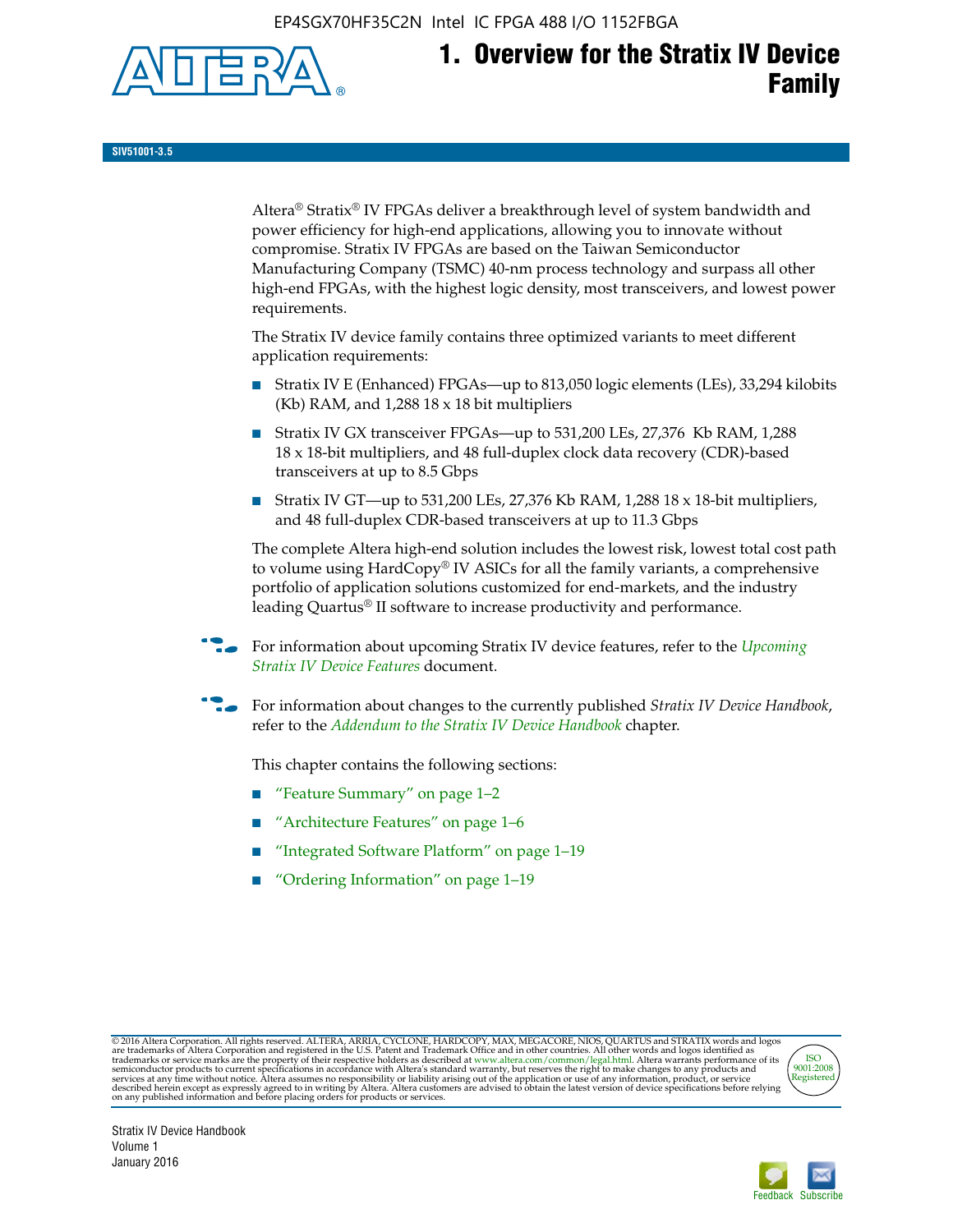# **Feature Summary**

The following list summarizes the Stratix IV device family features:

- Up to 48 full-duplex CDR-based transceivers in Stratix IV GX and GT devices supporting data rates up to 8.5 Gbps and 11.3 Gbps, respectively
- Dedicated circuitry to support physical layer functionality for popular serial protocols, such as PCI Express (PCIe) (PIPE) Gen1 and Gen2, Gbps Ethernet (GbE), Serial RapidIO, SONET/SDH, XAUI/HiGig, (OIF) CEI-6G, SD/HD/3G-SDI, Fibre Channel, SFI-5, and Interlaken
- Complete PCIe protocol solution with embedded PCIe hard IP blocks that implement PHY-MAC layer, Data Link layer, and Transaction layer functionality

**For more information, refer to the** *[IP Compiler for PCI Express User Guide](http://www.altera.com/literature/ug/ug_pci_express.pdf)***.** 

- Programmable transmitter pre-emphasis and receiver equalization circuitry to compensate for frequency-dependent losses in the physical medium
- Typical physical medium attachment (PMA) power consumption of 100 mW at 3.125 Gbps and 135 mW at 6.375 Gbps per channel
- 72,600 to 813,050 equivalent LEs per device
- 7,370 to 33,294 Kb of enhanced TriMatrix memory consisting of three RAM block sizes to implement true dual-port memory and FIFO buffers
- High-speed digital signal processing (DSP) blocks configurable as 9 x 9-bit,  $12 \times 12$ -bit,  $18 \times 18$ -bit, and  $36 \times 36$ -bit full-precision multipliers at up to 600 MHz
- Up to 16 global clocks (GCLK), 88 regional clocks (RCLK), and 132 periphery clocks (PCLK) per device
- Programmable power technology that minimizes power while maximizing device performance
- Up to 1,120 user I/O pins arranged in 24 modular I/O banks that support a wide range of single-ended and differential I/O standards
- Support for high-speed external memory interfaces including DDR, DDR2, DDR3 SDRAM, RLDRAM II, QDR II, and QDR II+ SRAM on up to 24 modular I/O banks
- High-speed LVDS I/O support with serializer/deserializer (SERDES), dynamic phase alignment (DPA), and soft-CDR circuitry at data rates up to 1.6 Gbps
- Support for source-synchronous bus standards, including SGMII, GbE, SPI-4 Phase 2 (POS-PHY Level 4), SFI-4.1, XSBI, UTOPIA IV, NPSI, and CSIX-L1
- Pinouts for Stratix IV E devices designed to allow migration of designs from Stratix III to Stratix IV E with minimal PCB impact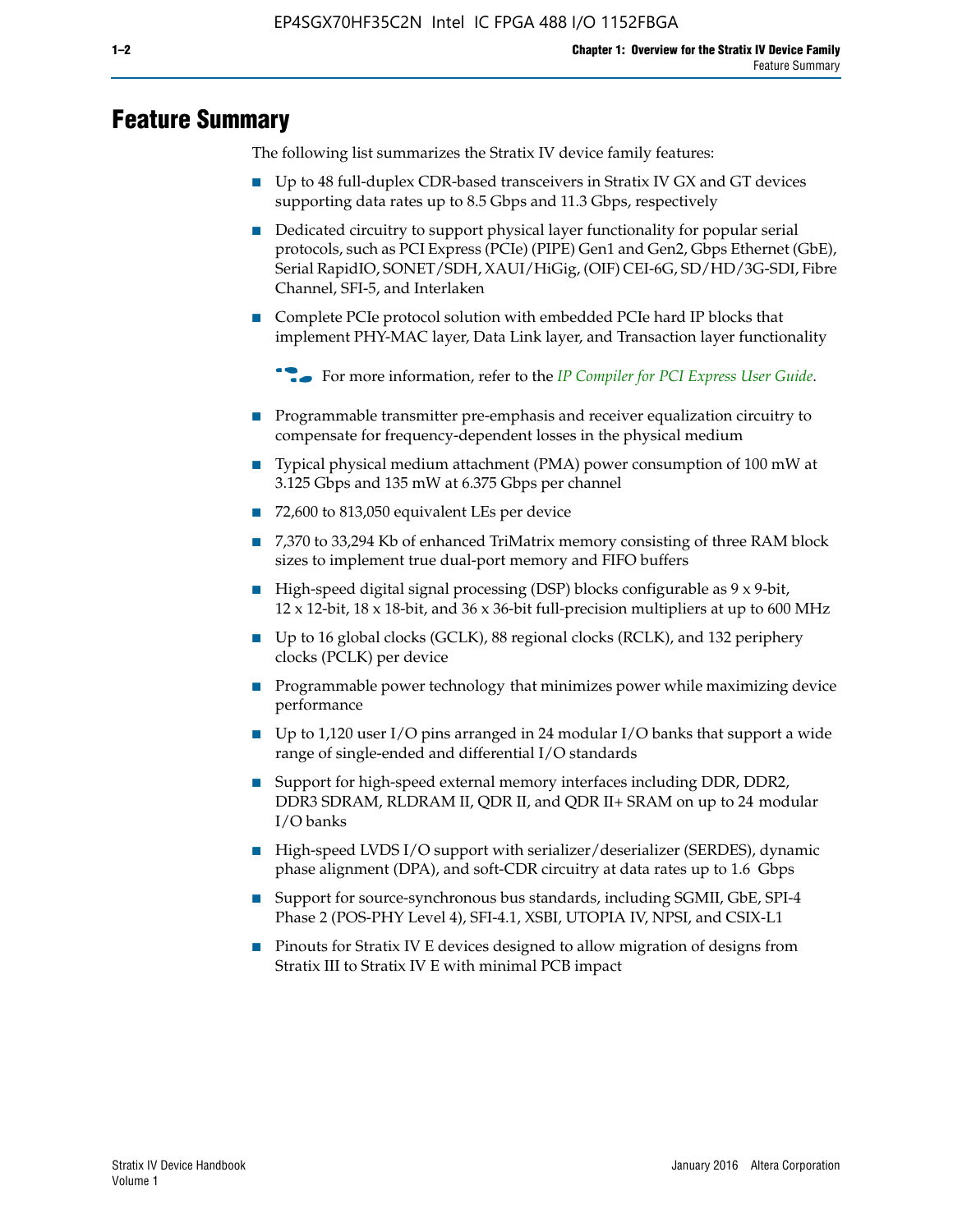# **Stratix IV GX Devices**

Stratix IV GX devices provide up to 48 full-duplex CDR-based transceiver channels per device:

- Thirty-two out of the 48 transceiver channels have dedicated physical coding sublayer (PCS) and physical medium attachment (PMA) circuitry and support data rates between 600 Mbps and 8.5 Gbps
- The remaining 16 transceiver channels have dedicated PMA-only circuitry and support data rates between 600 Mbps and 6.5 Gbps
- **1 The actual number of transceiver channels per device varies with device selection. For** more information about the exact transceiver count in each device, refer to Table 1–1 on page 1–11.
- 1 For more information about transceiver architecture, refer to the *[Transceiver](http://www.altera.com/literature/hb/stratix-iv/stx4_siv52001.pdf)  [Architecture in Stratix IV Devices](http://www.altera.com/literature/hb/stratix-iv/stx4_siv52001.pdf)* chapter.

Figure 1–1 shows a high-level Stratix IV GX chip view.

#### **Figure 1–1. Stratix IV GX Chip View** *(1)*



#### **Note to Figure 1–1:**

(1) Resource counts vary with device selection, package selection, or both.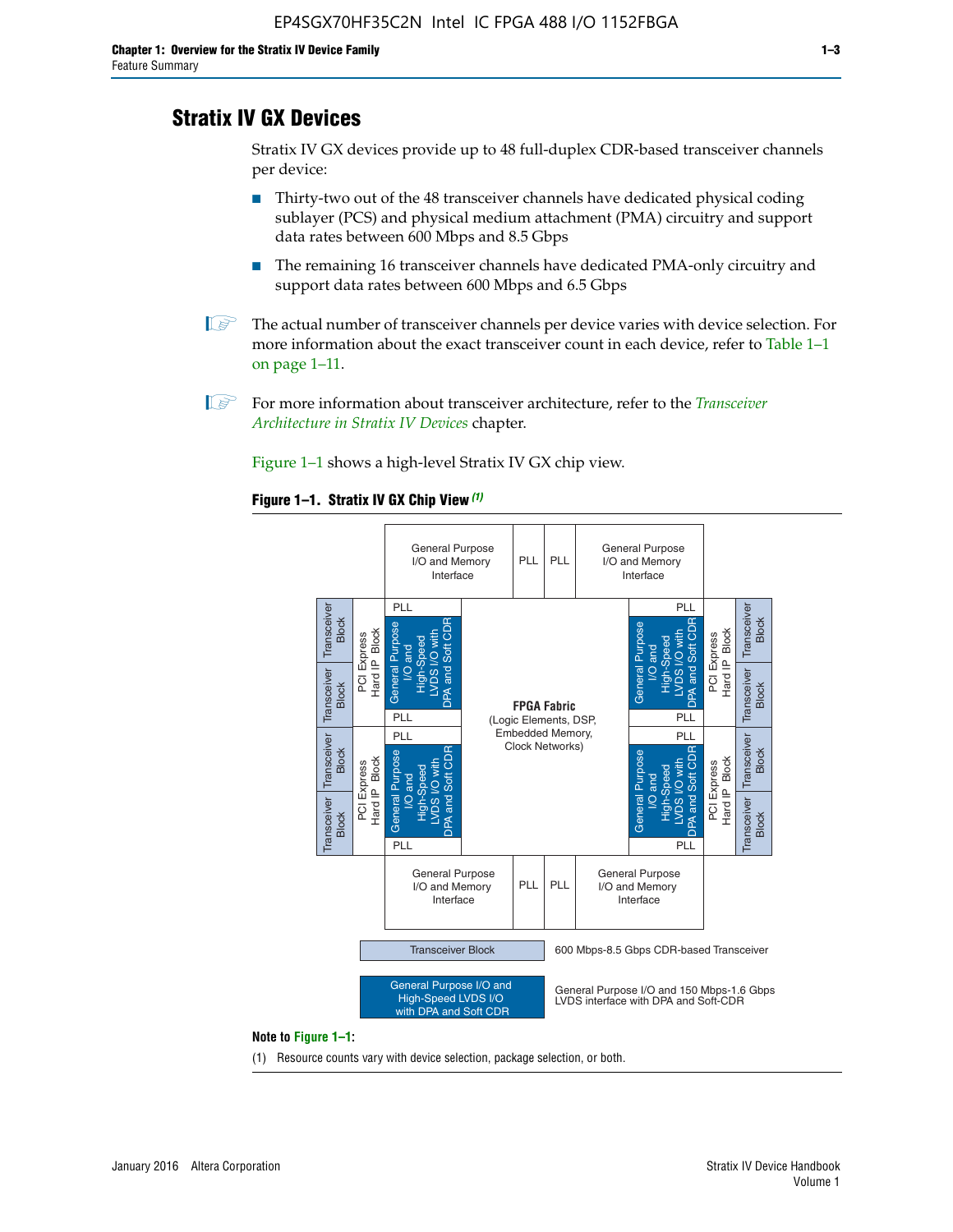# **Stratix IV E Device**

Stratix IV E devices provide an excellent solution for applications that do not require high-speed CDR-based transceivers, but are logic, user I/O, or memory intensive.

Figure 1–2 shows a high-level Stratix IV E chip view.





#### **Note to Figure 1–2:**

(1) Resource counts vary with device selection, package selection, or both.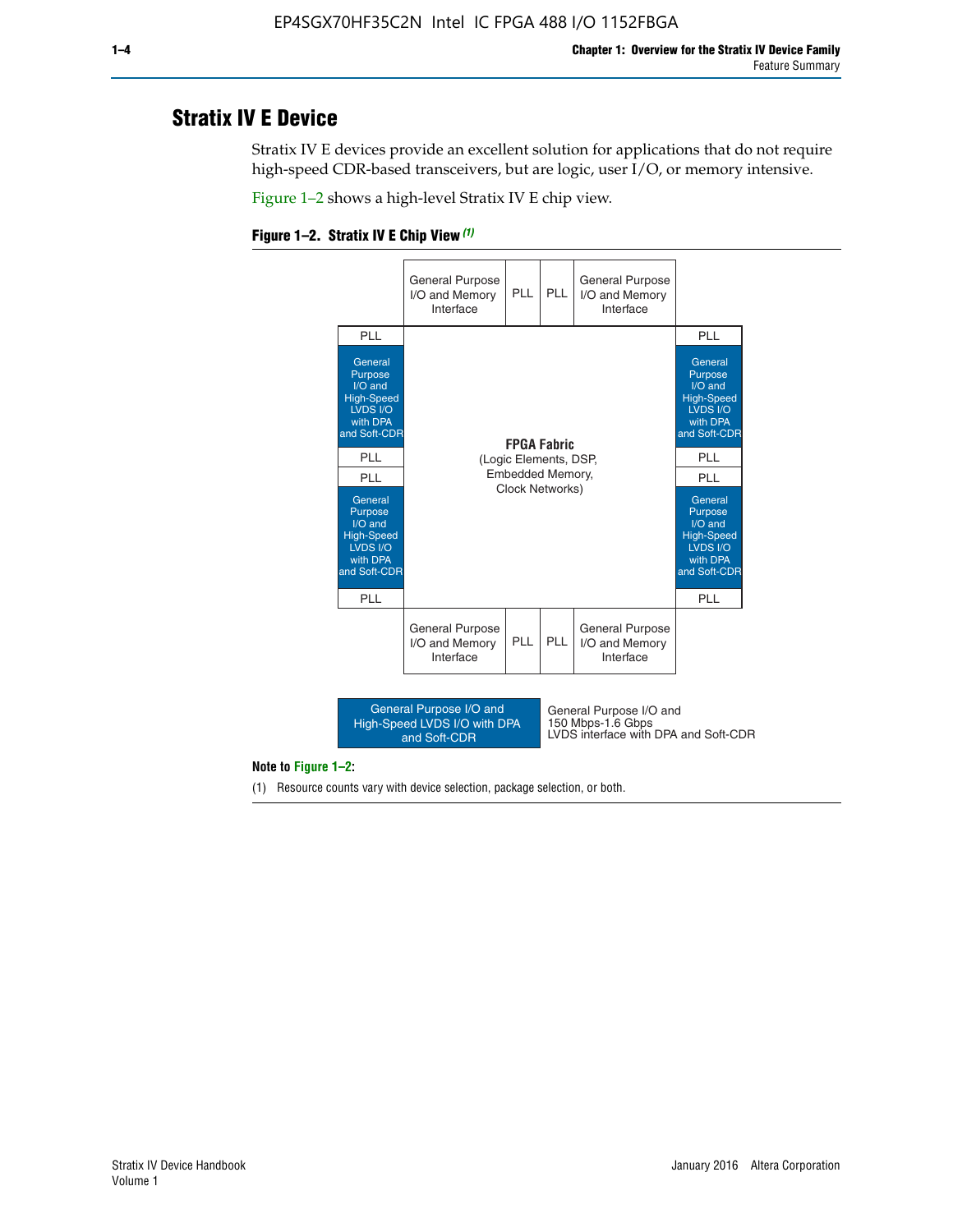# **Stratix IV GT Devices**

Stratix IV GT devices provide up to 48 CDR-based transceiver channels per device:

- Thirty-two out of the 48 transceiver channels have dedicated PCS and PMA circuitry and support data rates between 600 Mbps and 11.3 Gbps
- The remaining 16 transceiver channels have dedicated PMA-only circuitry and support data rates between 600 Mbps and 6.5 Gbps
- **1** The actual number of transceiver channels per device varies with device selection. For more information about the exact transceiver count in each device, refer to Table 1–7 on page 1–16.
- $\mathbb{I}$  For more information about Stratix IV GT devices and transceiver architecture, refer to the *[Transceiver Architecture in Stratix IV Devices](http://www.altera.com/literature/hb/stratix-iv/stx4_siv52001.pdf)* chapter.

Figure 1–3 shows a high-level Stratix IV GT chip view.

#### **Figure 1–3. Stratix IV GT Chip View** *(1)*



(1) Resource counts vary with device selection, package selection, or both.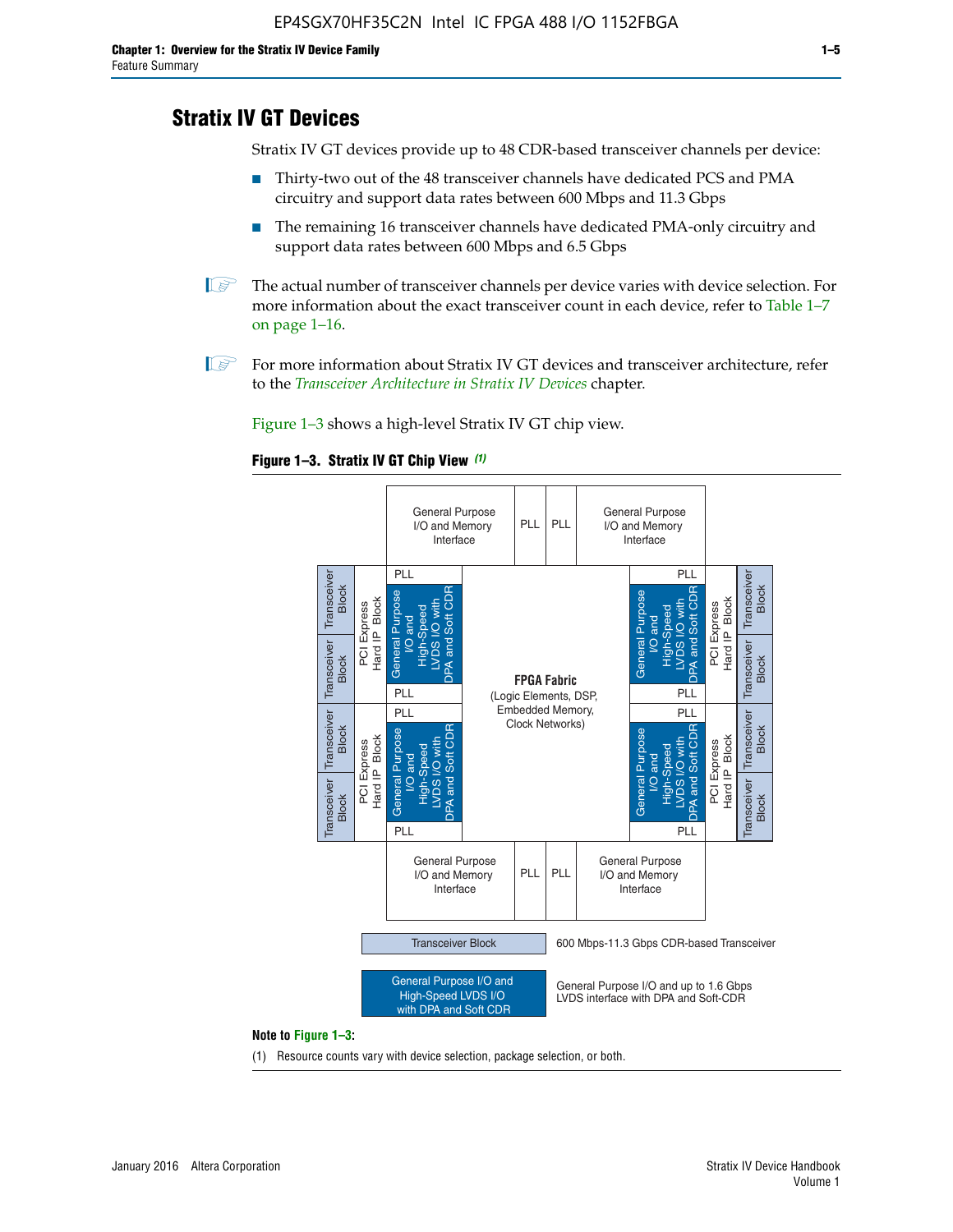# **Architecture Features**

The Stratix IV device family features are divided into high-speed transceiver features and FPGA fabric and I/O features.

 $\mathbb{I}$  The high-speed transceiver features apply only to Stratix IV GX and Stratix IV GT devices.

# **High-Speed Transceiver Features**

The following sections describe high-speed transceiver features for Stratix IV GX and GT devices.

## **Highest Aggregate Data Bandwidth**

Up to 48 full-duplex transceiver channels supporting data rates up to 8.5 Gbps in Stratix IV GX devices and up to 11.3 Gbps in Stratix IV GT devices.

## **Wide Range of Protocol Support**

Physical layer support for the following serial protocols:

- Stratix IV GX—PCIe Gen1 and Gen2, GbE, Serial RapidIO, SONET/SDH, XAUI/HiGig, (OIF) CEI-6G, SD/HD/3G-SDI, Fibre Channel, SFI-5, GPON, SAS/SATA, HyperTransport 1.0 and 3.0, and Interlaken
- Stratix IV GT—40G/100G Ethernet, SFI-S, Interlaken, SFI-5.1, Serial RapidIO, SONET/SDH, XAUI/HiGig, (OIF) CEI-6G, 3G-SDI, and Fibre Channel
- Extremely flexible and easy-to-configure transceiver data path to implement proprietary protocols
- PCIe Support
	- Complete PCIe Gen1 and Gen2 protocol stack solution compliant to PCI Express base specification 2.0 that includes PHY-MAC, Data Link, and transaction layer circuitry embedded in PCI Express hard IP blocks
	- **For more information, refer to the [PCI Express Compiler User Guide](http://www.altera.com/literature/ug/ug_pci_express.pdf).**
	- Root complex and end-point applications
	- $x1, x4,$  and  $x8$  lane configurations
	- PIPE 2.0-compliant interface
	- Embedded circuitry to switch between Gen1 and Gen2 data rates
	- Built-in circuitry for electrical idle generation and detection, receiver detect, power state transitions, lane reversal, and polarity inversion
	- 8B/10B encoder and decoder, receiver synchronization state machine, and ± 300 parts per million (ppm) clock compensation circuitry
	- Transaction layer support for up to two virtual channels (VCs)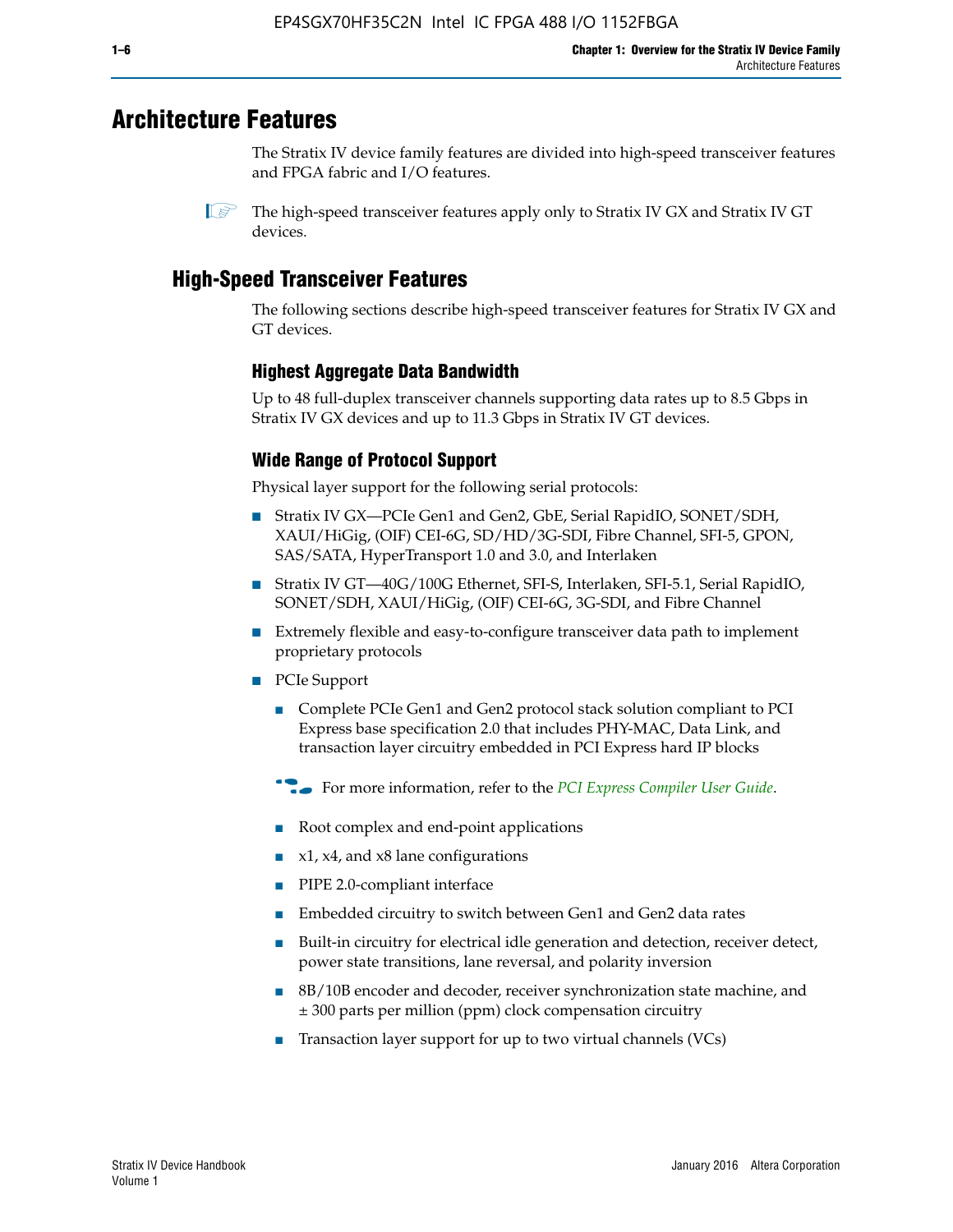- XAUI/HiGig Support
	- Compliant to IEEE802.3ae specification
	- **■** Embedded state machine circuitry to convert XGMII idle code groups  $(|11|)$ to and from idle ordered sets  $(|A|, |K|, |R|)$  at the transmitter and receiver, respectively
	- 8B/10B encoder and decoder, receiver synchronization state machine, lane deskew, and  $\pm 100$  ppm clock compensation circuitry
- GbE Support
	- Compliant to IEEE802.3-2005 specification
	- Automatic idle ordered set  $(111/112/1)$  generation at the transmitter, depending on the current running disparity
	- 8B/10B encoder and decoder, receiver synchronization state machine, and ± 100 ppm clock compensation circuitry
- Support for other protocol features such as MSB-to-LSB transmission in SONET/SDH configuration and spread-spectrum clocking in PCIe configurations

#### **Diagnostic Features**

- Serial loopback from the transmitter serializer to the receiver CDR for transceiver PCS and PMA diagnostics
- Reverse serial loopback pre- and post-CDR to transmitter buffer for physical link diagnostics
- Loopback master and slave capability in PCI Express hard IP blocks
- **For more information, refer to the** *[PCI Express Compiler User Guide](http://www.altera.com/literature/ug/ug_pci_express.pdf)***.**

## **Signal Integrity**

Stratix IV devices simplify the challenge of signal integrity through a number of chip, package, and board-level enhancements to enable efficient high-speed data transfer into and out of the device. These enhancements include:

- Programmable 3-tap transmitter pre-emphasis with up to 8,192 pre-emphasis levels to compensate for pre-cursor and post-cursor inter-symbol interference (ISI)
- Up to 900% boost capability on the first pre-emphasis post-tap
- User-controlled and adaptive 4-stage receiver equalization with up to 16 dB of high-frequency gain
- On-die power supply regulators for transmitter and receiver phase-locked loop (PLL) charge pump and voltage controlled oscillator (VCO) for superior noise immunity
- On-package and on-chip power supply decoupling to satisfy transient current requirements at higher frequencies, thereby reducing the need for on-board decoupling capacitors
- Calibration circuitry for transmitter and receiver on-chip termination (OCT) resistors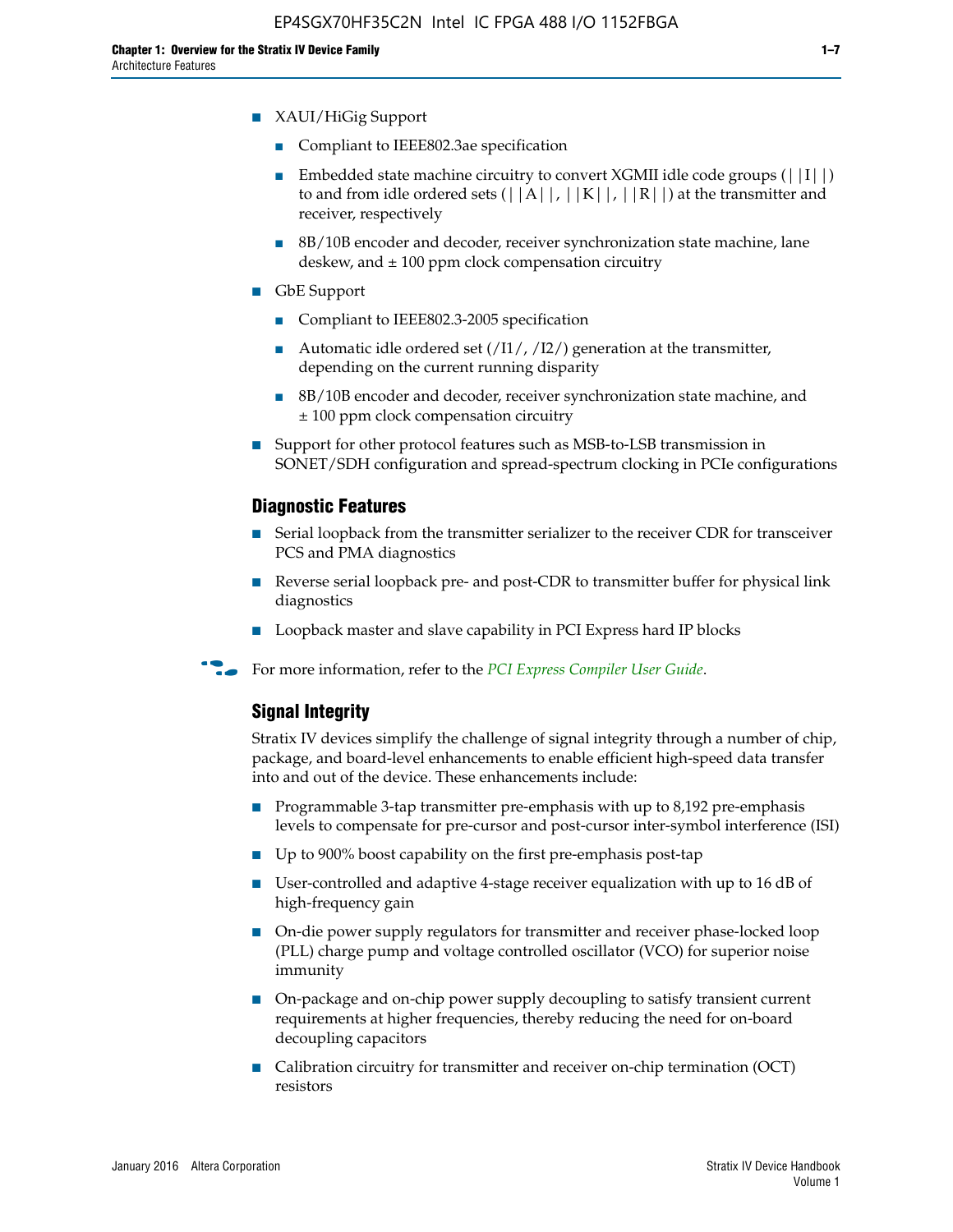# **FPGA Fabric and I/O Features**

The following sections describe the Stratix IV FPGA fabric and I/O features.

## **Device Core Features**

- Up to 531,200 LEs in Stratix IV GX and GT devices and up to 813,050 LEs in Stratix IV E devices, efficiently packed in unique and innovative adaptive logic modules (ALMs)
- Ten ALMs per logic array block (LAB) deliver faster performance, improved logic utilization, and optimized routing
- Programmable power technology, including a variety of process, circuit, and architecture optimizations and innovations
- Programmable power technology available to select power-driven compilation options for reduced static power consumption

## **Embedded Memory**

- TriMatrix embedded memory architecture provides three different memory block sizes to efficiently address the needs of diversified FPGA designs:
	- 640-bit MLAB
	- 9-Kb M9K
	- 144-Kb M144K
- Up to 33,294 Kb of embedded memory operating at up to 600 MHz
- Each memory block is independently configurable to be a single- or dual-port RAM, FIFO, ROM, or shift register

## **Digital Signal Processing (DSP) Blocks**

- Flexible DSP blocks configurable as  $9 \times 9$ -bit,  $12 \times 12$ -bit,  $18 \times 18$ -bit, and  $36 \times 36$ -bit full-precision multipliers at up to 600 MHz with rounding and saturation capabilities
- Faster operation due to fully pipelined architecture and built-in addition, subtraction, and accumulation units to combine multiplication results
- Optimally designed to support advanced features such as adaptive filtering, barrel shifters, and finite and infinite impulse response (FIR and IIR) filters

### **Clock Networks**

- Up to 16 global clocks and 88 regional clocks optimally routed to meet the maximum performance of 800 MHz
- Up to 112 and 132 periphery clocks in Stratix IV GX and Stratix IV E devices, respectively
- Up to 66 (16 GCLK + 22 RCLK + 28 PCLK) clock networks per device quadrant in Stratix IV GX and Stratix IV GT devices
- Up to 71 (16 GCLK + 22 RCLK + 33 PCLK) clock networks per device quadrant in Stratix IV E devices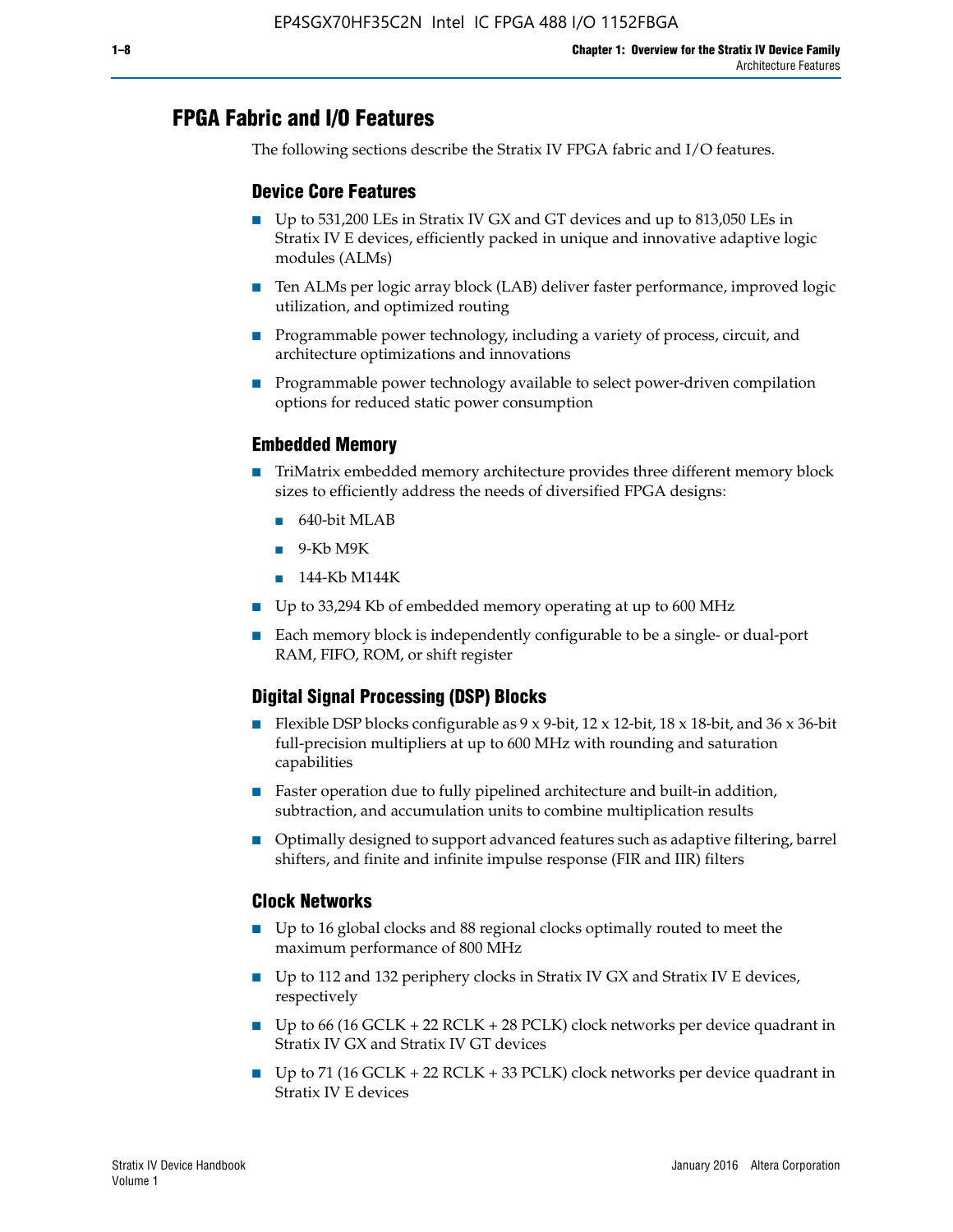## **PLLs**

- Three to 12 PLLs per device supporting spread-spectrum input tracking, programmable bandwidth, clock switchover, dynamic reconfiguration, and delay compensation
- On-chip PLL power supply regulators to minimize noise coupling

## **I/O Features**

- Sixteen to 24 modular I/O banks per device with 24 to 48 I/Os per bank designed and packaged for optimal simultaneous switching noise (SSN) performance and migration capability
- Support for a wide range of industry I/O standards, including single-ended (LVTTL/CMOS/PCI/PCIX), differential (LVDS/mini-LVDS/RSDS), voltage-referenced single-ended and differential (SSTL/HSTL Class I/II) I/O standards
- **O**n-chip series  $(R_S)$  and on-chip parallel  $(R_T)$  termination with auto-calibration for single-ended I/Os and on-chip differential  $(R_D)$  termination for differential I/Os
- Programmable output drive strength, slew rate control, bus hold, and weak pull-up capability for single-ended I/Os
- User I/O:GND: $V_{CC}$  ratio of 8:1:1 to reduce loop inductance in the package—PCB interface
- **■** Programmable transmitter differential output voltage ( $V_{OD}$ ) and pre-emphasis for high-speed LVDS I/O

### **High-Speed Differential I/O with DPA and Soft-CDR**

- Dedicated circuitry on the left and right sides of the device to support differential links at data rates from 150 Mbps to 1.6 Gbps
- Up to 98 differential SERDES in Stratix IV GX devices, up to 132 differential SERDES in Stratix IV E devices, and up to 47 differential SERDES in Stratix IV GT devices
- DPA circuitry at the receiver automatically compensates for channel-to-channel and channel-to-clock skew in source synchronous interfaces
- Soft-CDR circuitry at the receiver allows implementation of asynchronous serial interfaces with embedded clocks at up to 1.6 Gbps data rate (SGMII and GbE)

### **External Memory Interfaces**

- Support for existing and emerging memory interface standards such as DDR SDRAM, DDR2 SDRAM, DDR3 SDRAM, QDRII SRAM, QDRII+ SRAM, and RLDRAM II
- DDR3 up to 1,067 Mbps/533 MHz
- Programmable DQ group widths of 4 to 36 bits (includes parity bits)
- Dynamic OCT, trace mismatch compensation, read-write leveling, and half-rate register capabilities provide a robust external memory interface solution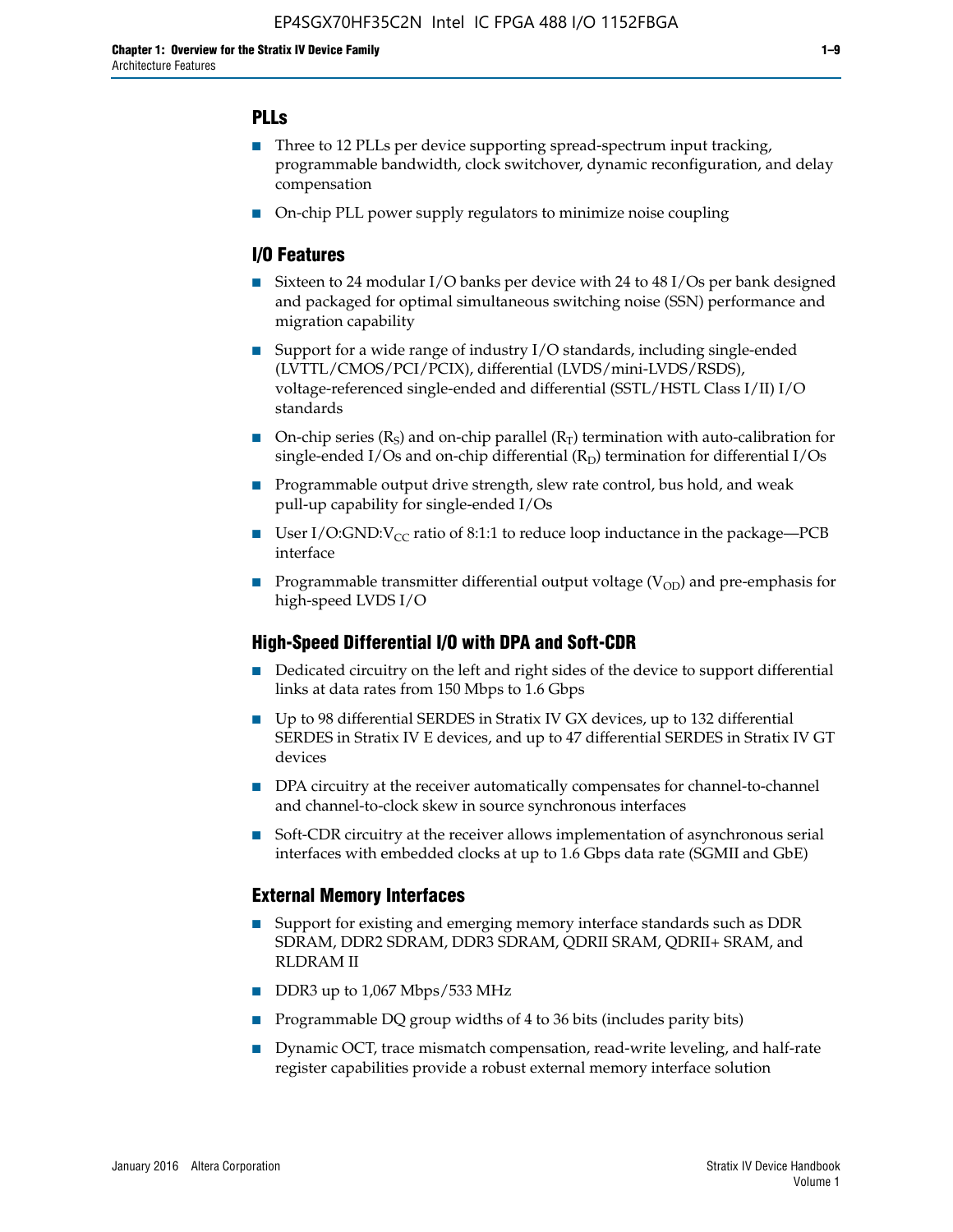## **System Integration**

- All Stratix IV devices support hot socketing
- Four configuration modes:
	- Passive Serial (PS)
	- Fast Passive Parallel (FPP)
	- Fast Active Serial (FAS)
	- JTAG configuration
- Ability to perform remote system upgrades
- 256-bit advanced encryption standard (AES) encryption of configuration bits protects your design against copying, reverse engineering, and tampering
- Built-in soft error detection for configuration RAM cells
- For more information about how to connect the PLL, external memory interfaces,  $I/O$ , high-speed differential I/O, power, and the JTAG pins to PCB, refer to the *[Stratix IV GX and Stratix IV E Device Family Pin Connection Guidelines](http://www.altera.com/literature/dp/stratix4/PCG-01005.pdf)* and the *[Stratix IV GT Device Family Pin Connection Guidelines](http://www.altera.com/literature/dp/stratix4/PCG-01006.pdf)*.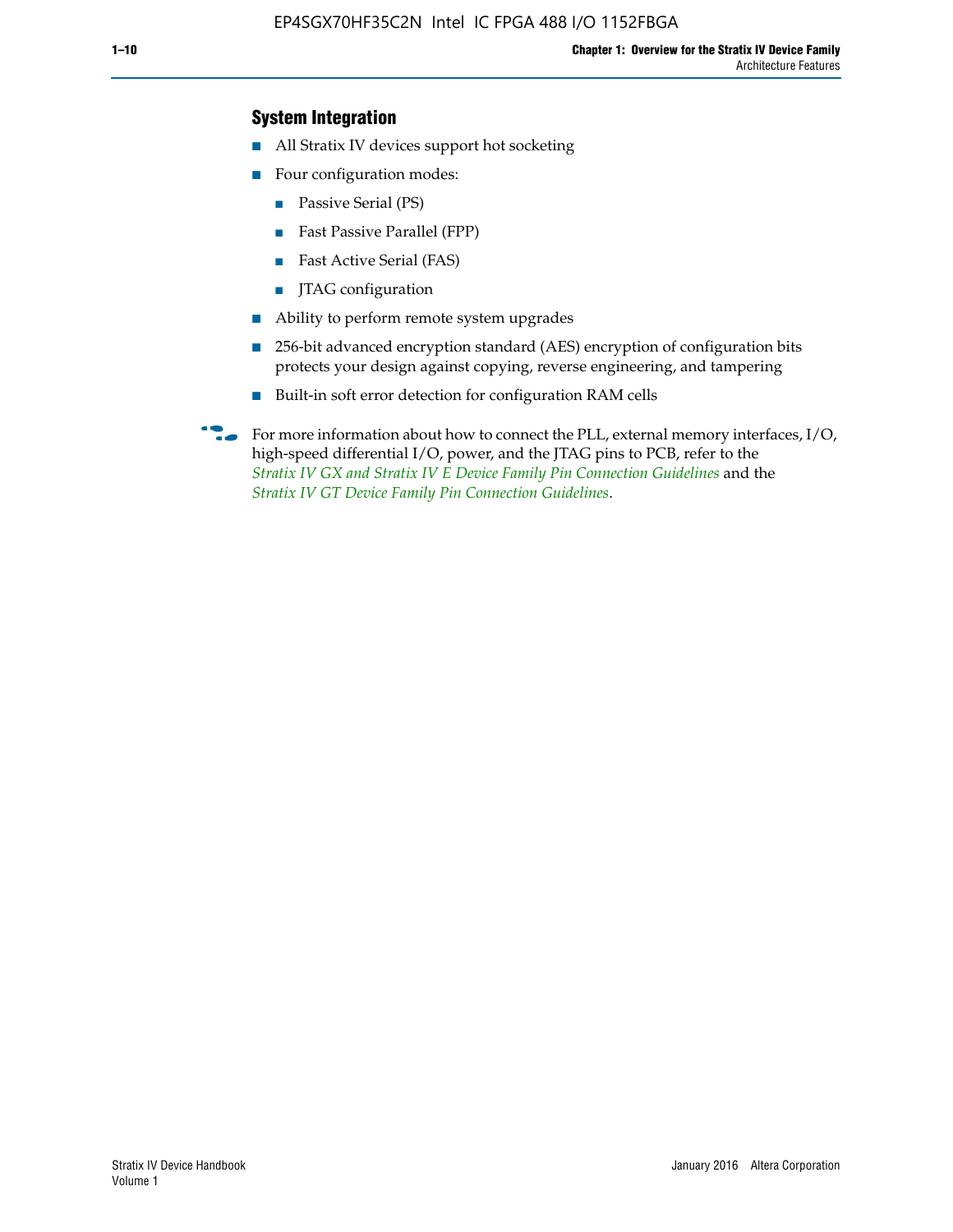#### Table 1–1 lists the Stratix IV GX device features.

# **Table 1–1. Stratix IV GX Device Features (Part 1 of 2)**

| <b>Feature</b>                                                 | EP4SGX70                 |                |                                  | <b>EP4SGX110</b>  |    |                                | <b>EP4SGX180</b>               |                |       |              | <b>EP4SGX230</b>         |                |       |                                 |                | <b>EP4SGX290</b> |       |       |                |                                 |                   | <b>EP4SGX360</b> |         |       |       |         | <b>EP4SGX530</b> |
|----------------------------------------------------------------|--------------------------|----------------|----------------------------------|-------------------|----|--------------------------------|--------------------------------|----------------|-------|--------------|--------------------------|----------------|-------|---------------------------------|----------------|------------------|-------|-------|----------------|---------------------------------|-------------------|------------------|---------|-------|-------|---------|------------------|
| <b>Package</b><br><b>Option</b>                                | F780                     | F1152          | F780                             | F1152             |    | F780                           | F1152                          |                | F1517 | F780         | F1152                    |                | F1517 | F780                            | F1152          |                  | F1517 | F1760 | F1932          | F780                            | F1152             |                  | F1517   | F1760 | F1932 | F1760   | F1932            |
| <b>ALMs</b>                                                    | 29,040                   |                |                                  | 42,240            |    |                                | 70,300                         |                |       |              | 91,200                   |                |       |                                 |                | 116,480          |       |       |                |                                 |                   |                  | 141,440 |       |       | 212,480 |                  |
| LEs                                                            | 72,600                   |                |                                  | 105,600           |    |                                | 175,750                        |                |       |              | 228,000                  |                |       |                                 |                | 291,200          |       |       |                |                                 |                   |                  | 353,600 |       |       |         | 531,200          |
| 0.6 Gbps-<br>8.5 Gbps<br>Transceivers<br>$(PMA + PCs)$<br>(1)  | $\overline{\phantom{0}}$ | 16             | $\hspace{0.05cm}$                | $\hspace{0.05cm}$ | 16 | $\qquad \qquad \longleftarrow$ | $\hspace{0.05cm}$              | 16             | 24    |              | $\overline{\phantom{a}}$ | 16             | 24    | —                               |                | 16               | 24    | 24    | 32             | $\overline{\phantom{0}}$        | $\hspace{0.05cm}$ | 16               | 24      | 24    | 32    | 24      | 32               |
| 0.6 Gbps-<br>6.5 Gbps<br>Transceivers<br>$(PMA + PCs)$<br>(1)  | 8                        |                | 8                                | 16                |    | 8                              | 16                             | ÷              |       | 8            | 16                       | —              |       | 16                              | 16             |                  |       |       |                | 16                              | 16                |                  |         |       |       |         |                  |
| PMA-only<br>CMU<br>Channels<br>$(0.6$ Gbps-<br>6.5 Gbps)       | $\overline{\phantom{0}}$ | 8              | $\overbrace{\phantom{12322111}}$ |                   | 8  | $\qquad \qquad \longleftarrow$ | $\qquad \qquad \longleftarrow$ | 8              | 12    |              |                          | 8              | 12    | $\hspace{0.1mm}-\hspace{0.1mm}$ |                | 8                | 12    | 12    | 16             | $\overline{\phantom{0}}$        | $\hspace{0.05cm}$ | 8                | 12      | 12    | 16    | 12      | 16               |
| <b>PCI Express</b><br>hard IP<br><b>Blocks</b>                 | $\mathbf{1}$             | $\overline{2}$ | $\mathbf 1$                      | $\overline{2}$    |    | $\mathbf{1}$                   |                                | $\overline{2}$ |       | $\mathbf{1}$ |                          | $\overline{c}$ |       |                                 |                | $\overline{c}$   |       |       | $\overline{4}$ |                                 |                   | $\overline{2}$   |         |       | 4     |         | 4                |
| High-Speed<br><b>LVDS</b><br>SERDES (up<br>to 1.6 Gbps)<br>(4) | 28                       | 56             | 28                               | 28                | 56 | 28                             | 44                             |                | 88    | 28           | 44                       |                | 88    | —                               | 44             |                  | 88    | 88    | 98             | $\hspace{0.1mm}-\hspace{0.1mm}$ | 44                |                  | 88      | 88    | 98    | 88      | 98               |
| SPI-4.2 Links                                                  | $\mathbf{1}$             |                |                                  | 1                 |    | $\mathbf{1}$                   | $\overline{c}$                 |                | 4     | 1            | $\overline{c}$           |                | 4     | —                               | $\overline{2}$ |                  |       | 4     |                | $\overline{\phantom{0}}$        | $\overline{2}$    |                  |         | 4     |       |         | 4                |

**Chapter 1: Overview for the Stratix IV Device Family**

**Chapter 1: Overview for the Stratix IV Device Family**<br>Architecture Features

Architecture Features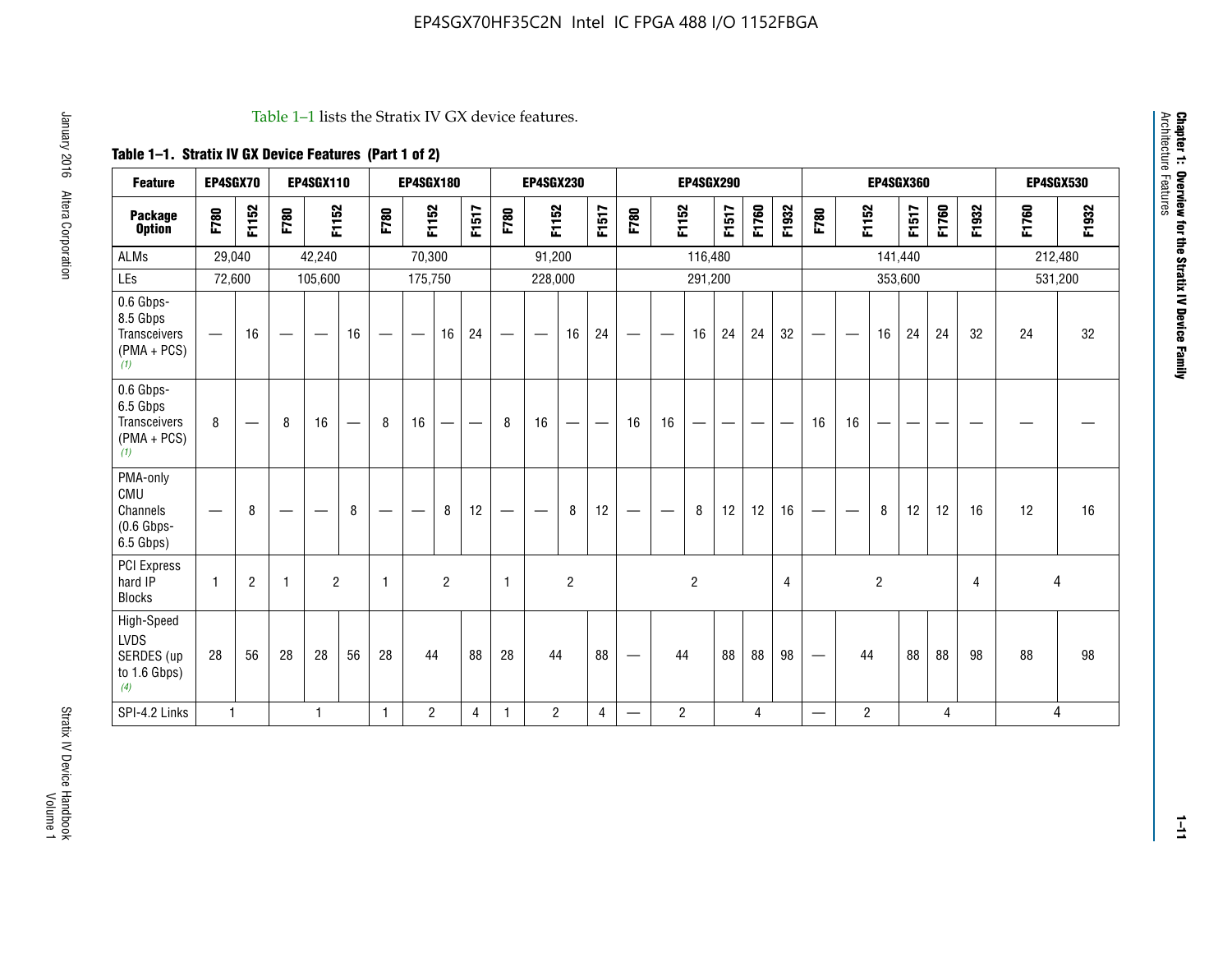**Table 1–1. Stratix IV GX Device Features (Part 2 of 2)**

| <b>Feature</b>                                       | EP4SGX70                |                        |                             | <b>EP4SGX110</b>            |                      |                             | <b>EP4SGX180</b>          |                      |                        |                             | <b>EP4SGX230</b>            |                      |                        |                             |                             | <b>EP4SGX290</b>       |                      |                        |                      |                             |                             |                        | <b>EP4SGX360</b>       |                        |                        | <b>EP4SGX530</b>  |                   |
|------------------------------------------------------|-------------------------|------------------------|-----------------------------|-----------------------------|----------------------|-----------------------------|---------------------------|----------------------|------------------------|-----------------------------|-----------------------------|----------------------|------------------------|-----------------------------|-----------------------------|------------------------|----------------------|------------------------|----------------------|-----------------------------|-----------------------------|------------------------|------------------------|------------------------|------------------------|-------------------|-------------------|
| <b>Package</b><br><b>Option</b>                      | F780                    | F1152                  | F780                        | F1152                       |                      | F780                        | F1152                     |                      | F1517                  | F780                        | F1152                       |                      | F1517                  | F780                        | F1152                       |                        | F1517                | F1760                  | F1932                | F780                        | F1152                       |                        | F1517                  | F1760                  | F1932                  | F1760             | F1932             |
| M9K Blocks<br>(256x)<br>36 bits)                     | 462                     |                        |                             | 660                         |                      |                             | 950                       |                      |                        |                             | 1,235                       |                      |                        |                             |                             | 936                    |                      |                        |                      |                             |                             | 1,248                  |                        |                        |                        | 1,280             |                   |
| M144K<br>Blocks<br>(2048 x<br>72 bits)               | 16                      |                        |                             | 16                          |                      |                             | 20                        |                      |                        |                             | 22                          |                      |                        |                             |                             | 36                     |                      |                        |                      |                             |                             | 48                     |                        |                        |                        | 64                |                   |
| <b>Total Memory</b><br>(MLAB+M9K<br>+M144K) Kb       | 7,370                   |                        |                             | 9,564                       |                      |                             | 13,627                    |                      |                        |                             | 17,133                      |                      |                        |                             |                             | 17,248                 |                      |                        |                      |                             |                             | 22,564                 |                        |                        |                        | 27,376            |                   |
| Embedded<br><b>Multipliers</b><br>$18 \times 18$ (2) | 384                     |                        |                             | 512                         |                      |                             | 920                       |                      |                        |                             | 1,288                       |                      |                        |                             |                             | 832                    |                      |                        |                      |                             |                             | 1,040                  |                        |                        | 1,02<br>4              | 1,024             |                   |
| PLLs                                                 | 3                       | 4                      | 3                           | 4                           |                      | 3                           | 6                         |                      | 8                      | 3                           | 6                           |                      | 8                      | $\overline{4}$              | 6                           |                        | 8                    | 12                     | 12                   | 4                           | 6                           |                        | 8                      | 12                     | 12                     | 12                | 12                |
| User I/Os $(3)$                                      | 372                     | 488                    | 372                         | 372                         | 48<br>8              | 372                         | 56<br>4                   | 56<br>4              | 74<br>4                | 372                         | 564                         | 56<br>4              | 74<br>$\overline{4}$   | 289                         | 564                         | 56<br>4                | 74<br>4              | 88<br>0                | 92<br>$\mathbf{0}$   | 289                         | 564                         | 56<br>4                | 74<br>4                | 88<br>0                | 920                    | 880               | 920               |
| Speed Grade<br>(fastest to<br>slowest) (5)           | $-2x,$<br>$-3,$<br>$-4$ | $-2,$<br>$-3,$<br>$-4$ | $-2\times$<br>$-3,$<br>$-4$ | $-2\times$<br>$-3,$<br>$-4$ | $-2,$<br>-3,<br>$-4$ | $-2\times$<br>$-3,$<br>$-4$ | $-2$<br>×,<br>$-3,$<br>-4 | $-2$<br>$-3$<br>$-4$ | $-2,$<br>$-3,$<br>$-4$ | $-2\times$<br>$-3,$<br>$-4$ | $-2\times$<br>$-3,$<br>$-4$ | $-2,$<br>-3,<br>$-4$ | $-2,$<br>$-3,$<br>$-4$ | $-2\times$<br>$-3,$<br>$-4$ | $-2\times$<br>$-3,$<br>$-4$ | $-2,$<br>$-3,$<br>$-4$ | $-2,$<br>-3,<br>$-4$ | $-2,$<br>$-3,$<br>$-4$ | $-2,$<br>-3,<br>$-4$ | $-2\times$<br>$-3,$<br>$-4$ | $-2\times$<br>$-3,$<br>$-4$ | $-2,$<br>$-3,$<br>$-4$ | $-2,$<br>$-3,$<br>$-4$ | $-2,$<br>$-3,$<br>$-4$ | $-2,$<br>$-3,$<br>$-4$ | $-2, -3,$<br>$-4$ | $-2, -3,$<br>$-4$ |

#### **Notes to Table 1–1:**

(1) The total number of transceivers is divided equally between the left and right side of each device, except for the devices in the F780 package. These devices have eight transceiver channels located only on the right side of the device.

- (2) Four multiplier adder mode.
- (3) The user I/Os count from pin-out files includes all general purpose I/O, dedicated clock pins, and dual purpose configuration pins. Transceiver pins and dedicated configuration pins are not included in the pin count.
- (4) Total pairs of high-speed LVDS SERDES take the lowest channel count of  $R_X/T_X$ .
- (5) The difference between the Stratix IV GX devices in the –2 and –2x speed grades is the number of available transceiver channels. The –2 device allows you to use the transceiver CMU blocks as transceiver channels. The –2x device does NOT allow you to use the CMU blocks as transceiver channels. In addition to the reduction of available transceiver channels in the Stratix IV GX –2x device, the data rates in the –2x device are limited to 6.5 Gbps.

January 2016 Altera Corporation

Altera Corporation

January 2016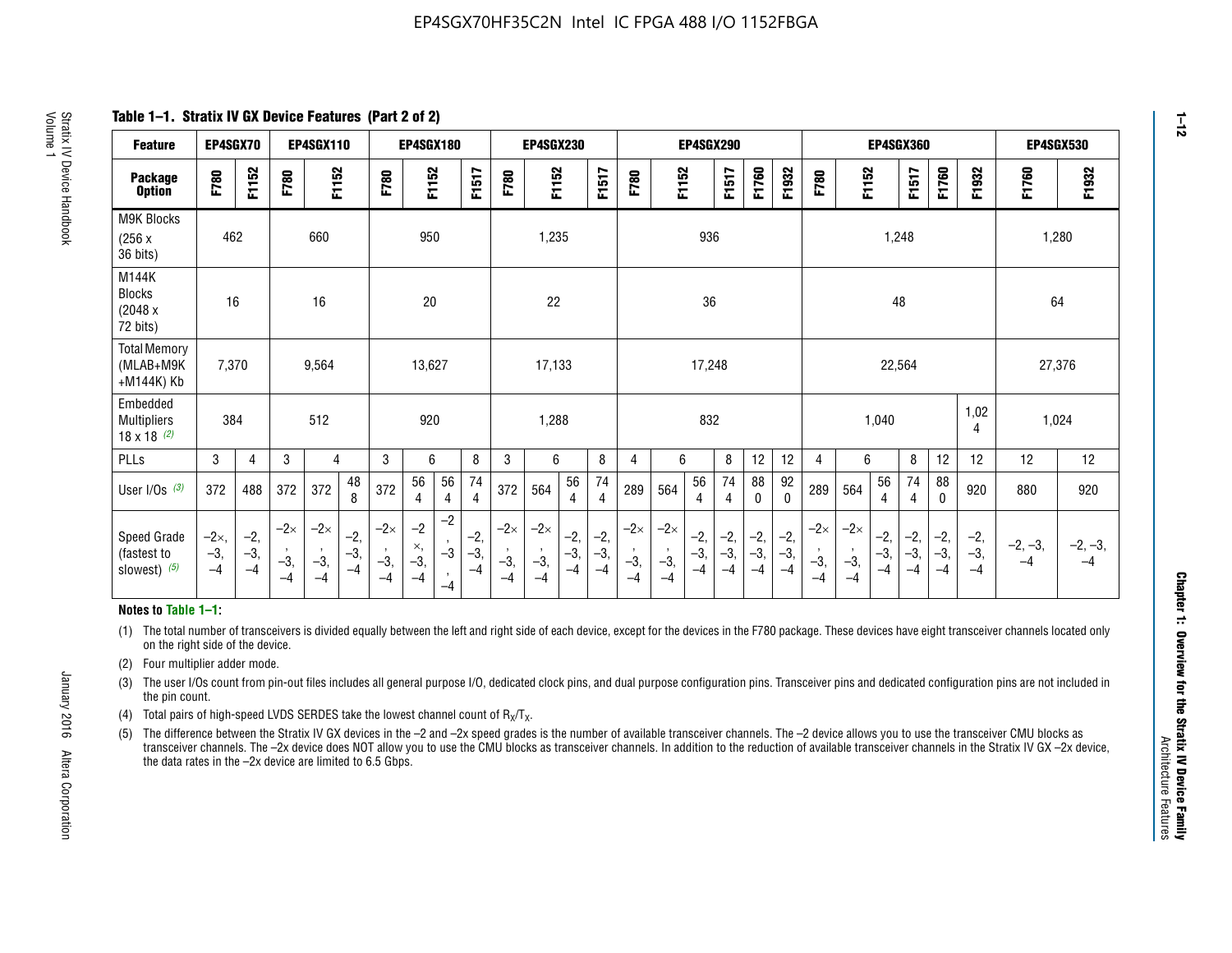Table 1–2 lists the Stratix IV GX device package options.

## **Table 1–2. Stratix IV GX Device Package Options** *(1)***,** *(2)*

| <b>Device</b> |                  | <b>F780</b><br>(29 mm x 29 mm) $(6)$ | F1152<br>$(35 \, \text{mm} \times 35 \, \text{mm})$<br>(6) |             | <b>F1152</b><br>$(35$ mm x 35 mm) $(5)$ , $(7)$ | F1517<br>(40 mm x 40 mm)<br>$(5)$ $(7)$ | <b>F1760</b><br>$(42.5 \text{ mm} \times 42.5 \text{ mm})$<br>Ø | F1932<br>$(45 \, \text{mm} \times 45 \, \text{mm})$<br>(7) |
|---------------|------------------|--------------------------------------|------------------------------------------------------------|-------------|-------------------------------------------------|-----------------------------------------|-----------------------------------------------------------------|------------------------------------------------------------|
| EP4SGX70      | DF <sub>29</sub> |                                      |                                                            | <b>HF35</b> |                                                 |                                         |                                                                 |                                                            |
| EP4SGX110     | <b>DF29</b>      |                                      | FF35                                                       | <b>HF35</b> |                                                 |                                         |                                                                 |                                                            |
| EP4SGX180     | DF <sub>29</sub> |                                      | FF35                                                       |             | <b>HF35</b>                                     | KF40                                    |                                                                 |                                                            |
| EP4SGX230     | <b>DF29</b>      |                                      | FF35                                                       |             | <b>HF35</b>                                     | KF40                                    |                                                                 |                                                            |
| EP4SGX290     |                  | FH29 $(3)$                           | FF35                                                       |             | <b>HF35</b>                                     | KF40                                    | KF43                                                            | <b>NF45</b>                                                |
| EP4SGX360     |                  | 'FH29 (3)                            | FF35                                                       |             | <b>HF35</b>                                     | KF40                                    | KF43                                                            | <b>NF45</b>                                                |
| EP4SGX530     |                  |                                      |                                                            |             | HH35 $(4)$                                      | KH40 (4)                                | KF43                                                            | <b>NF45</b>                                                |

#### **Notes to Table 1–2:**

(1) Device packages in the same column and marked under the same arrow sign have vertical migration capability.

(2) Use the Pin Migration Viewer in the Pin Planner to verify the pin migration compatibility when migrating devices. For more information, refer to *[I/O Management](http://www.altera.com/literature/hb/qts/qts_qii52013.pdf)* in the *Quartus II Handbook, Volume 2*.

(3) The 780-pin EP4SGX290 and EP4SGX360 devices are available only in 33 mm x 33 mm Hybrid flip chip package.

(4) The 1152-pin and 1517-pin EP4SGX530 devices are available only in 42.5 mm x 42.5 mm Hybrid flip chip packages.

(5) When migrating between hybrid and flip chip packages, there is an additional keep-out area. For more information, refer to the *[Package Information Datasheet for Altera Devices](http://www.altera.com/literature/ds/dspkg.pdf)*.

(6) Devices listed in this column are available in –2x, –3, and –4 speed grades. These devices do not have on-package decoupling capacitors.

(7) Devices listed in this column are available in –2, –3, and –4 speed grades. These devices have on-package decoupling capacitors. For more information about on-package decoupling capacitor value in each device, refer to Table 1–3.

 $\mathbb{L}$ s On-package decoupling reduces the need for on-board or PCB decoupling capacitors by satisfying the transient current requirements at higher frequencies. The *[Power Delivery Network](http://www.altera.com/literature/ug/pdn_tool_stxiv.zip)* design tool for Stratix IV devices accounts for the on-package decoupling and reflects the reduced requirements for PCB decoupling capacitors.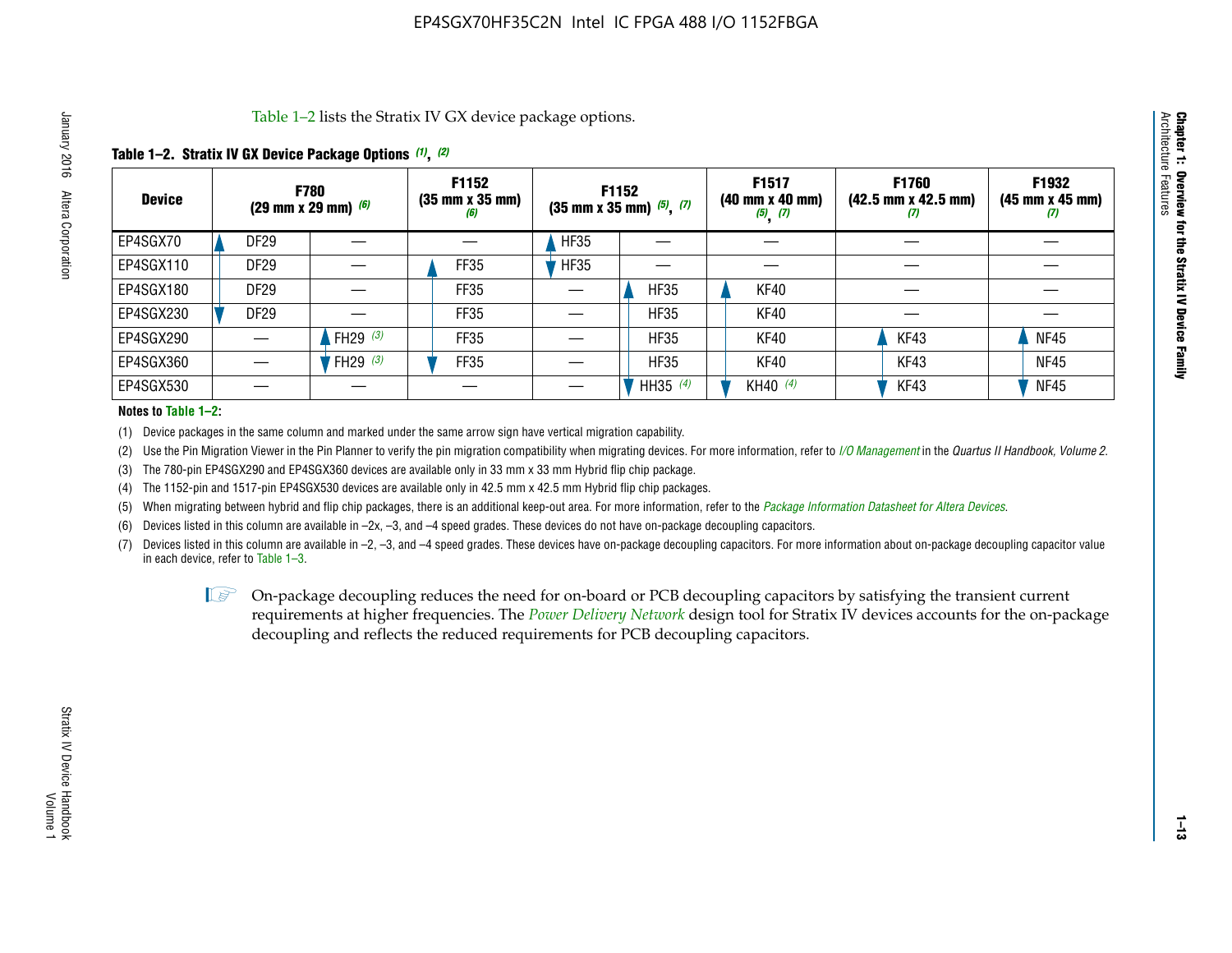| <b>Ordering Information</b> |                            | <b>V<sub>cc</sub></b>               | V <sub>ccio</sub>    | V <sub>CCL GXB</sub>         | V <sub>CCA_L/R</sub> | V <sub>CCT</sub> and V <sub>CCR</sub> (Shared)   |
|-----------------------------|----------------------------|-------------------------------------|----------------------|------------------------------|----------------------|--------------------------------------------------|
| EP4SGX70                    | <b>HF35</b>                | $2\times1$ uF + $2\times470$ nF     | 10nF per bank $(2)$  | 100nF per transceiver block  | 100 <sub>n</sub> F   | $1 \times 470$ nF + $1 \times 47$ nF per side    |
| EP4SGX110                   | <b>HF35</b>                | $2\times1$ uF + $2\times470$ nF     | 10nF per bank $(2)$  | 100nF per transceiver block  | 100 <sub>n</sub> F   | $1\times470$ nF + $1\times47$ nF per side        |
| EP4SGX180                   | <b>HF35</b><br>KF40        | $2\times1$ uF + $2\times470$ nF     | 10nF per bank $(2)$  | 100nF per transceiver block  | 100 <sub>n</sub> F   | $1 \times 470$ nF + $1 \times 47$ nF per side    |
| EP4SGX230                   | <b>HF35</b><br>KF40        | $2 \times 1$ uF + $2 \times 470$ nF | 10 nF per bank $(2)$ | 100 nF per transceiver block | 100 nF               | $1 \times 470$ nF + $1 \times 47$ nF<br>per side |
| EP4SGX290                   | <b>HF35</b><br><b>KF40</b> |                                     |                      |                              |                      | $1 \times 470$ nF + $1 \times 47$ nF             |
|                             | KF43<br><b>NF45</b>        | $4 \times 1$ uF + $4 \times 470$ nF | 10 nF per bank $(2)$ | 100 nF per transceiver block | 100nF                | per side                                         |
|                             | <b>HF35</b><br>KF40        |                                     |                      |                              |                      | $1 \times 470$ nF + $1 \times 47$ nF             |
| EP4SGX360                   | KF43<br><b>NF45</b>        | $4 \times 1$ uF + $4 \times 470$ nF | 10 nF per bank $(2)$ | 100 nF per transceiver block | 100 nF               | per side                                         |
|                             | <b>HH35</b>                |                                     |                      |                              |                      |                                                  |
| EP4SGX530                   | <b>KH40</b><br>KF43        | $4 \times 1$ uF + $4 \times 470$ nF | 10 nF per bank $(2)$ | 100 nF per transceiver block | 100 nF               | $1 \times 470$ nF + $1 \times 47$ nF<br>per side |
|                             | <b>NF45</b>                |                                     |                      |                              |                      |                                                  |

**Notes to Table 1–3:**

(1) Table 1-3 refers to production devices on-package decoupling. For more information about decoupling design of engineering sample (ES) devices, contact [Altera Technical Support](http://mysupport.altera.com/eservice/login.asp).

(2) For I/O banks  $3(*)$ ,  $4(*)$ ,  $7(*)$ , and  $8(*)$  only. There is no OPD for I/O bank  $1(*)$ ,  $2(*)$ ,  $5(*)$ , and  $6(*)$ .

**1–14**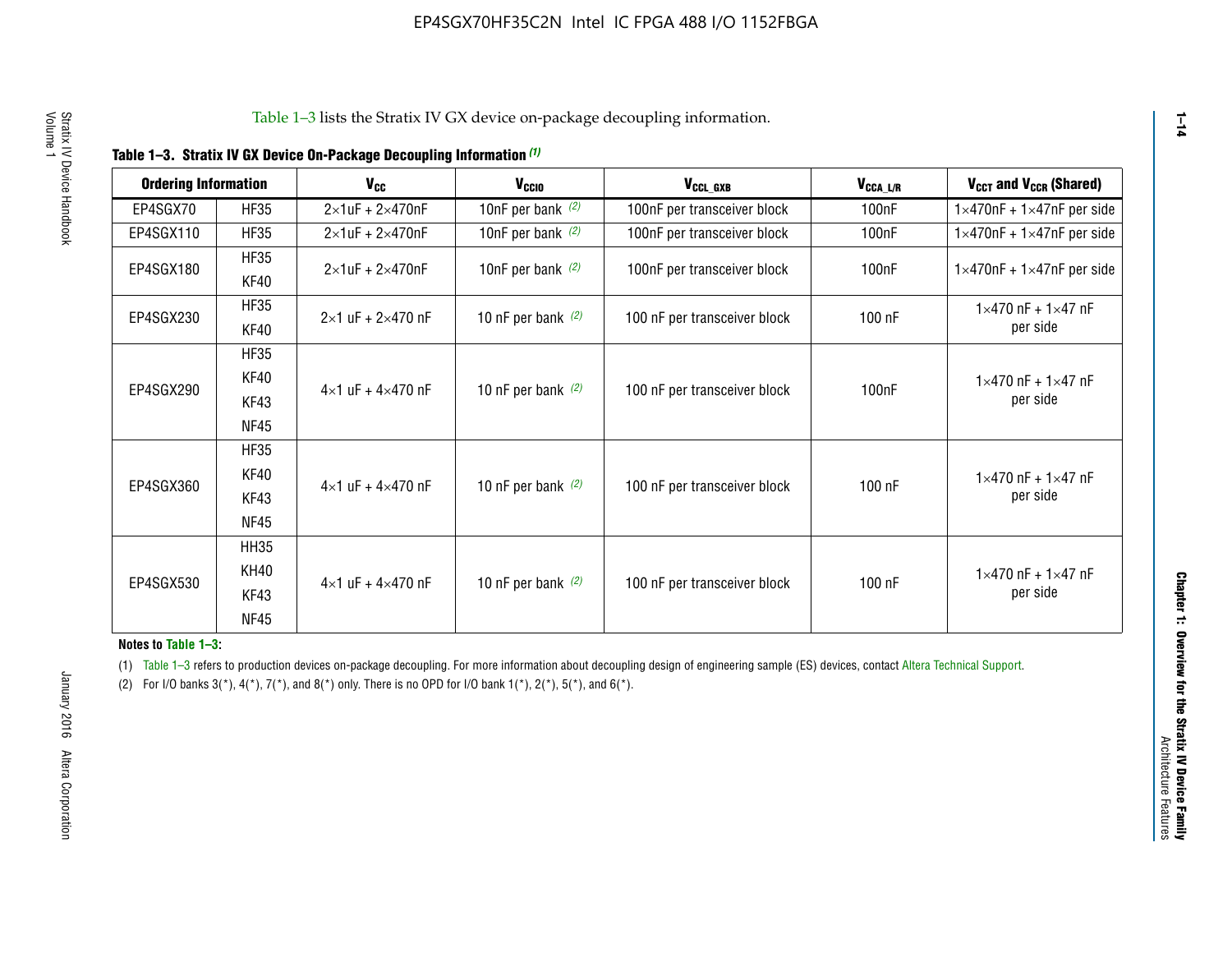#### Table 1–4 lists the Stratix IV E device features.

#### **Table 1–4. Stratix IV E Device Features**

| <b>Feature</b>                                      | <b>EP4SE230</b> |     | <b>EP4SE360</b>                          |              | <b>EP4SE530</b> |              |          | <b>EP4SE820</b> |            |  |
|-----------------------------------------------------|-----------------|-----|------------------------------------------|--------------|-----------------|--------------|----------|-----------------|------------|--|
| Package Pin Count                                   | 780             | 780 | 1152                                     | 1152         | 1517            | 1760         | 1152     | 1517            | 1760       |  |
| ALMs                                                | 91,200          |     | 141,440                                  |              | 212,480         |              |          | 325,220         |            |  |
| LEs                                                 | 228,000         |     | 353,600                                  |              | 531,200         |              | 813,050  |                 |            |  |
| High-Speed LVDS<br>SERDES (up to<br>1.6 Gbps) $(1)$ | 56              | 56  | 88                                       | 88           | 112             | 112          | 88       | 112             | 132        |  |
| SPI-4.2 Links                                       | 3               | 3   | 4                                        | 4            |                 | 6            | 4        | 6               | 6          |  |
| <b>M9K Blocks</b><br>(256 x 36 bits)                | 1,235           |     | 1,248<br>1,280                           |              |                 |              |          | 1610            |            |  |
| M144K Blocks<br>(2048 x 72 bits)                    | 22              |     | 48                                       |              | 64              |              | 60       |                 |            |  |
| <b>Total Memory</b><br>$(MLAB+M9K+$<br>M144K) Kb    | 17,133          |     | 22,564                                   |              | 27,376          |              |          | 33,294          |            |  |
| <b>Embedded Multipliers</b><br>$(18 \times 18)$ (2) | 1,288           |     | 1,040                                    |              | 1,024           |              |          | 960             |            |  |
| PLLs                                                | 4               | 4   | 8                                        | 8            | 12              | 12           | 8        | 12              | 12         |  |
| User I/Os $(3)$                                     | 488             | 488 | 744                                      | 744          | 976             | 976          | 744(4)   | 976 (4)         | 1120 $(4)$ |  |
| Speed Grade<br>(fastest to slowest)                 |                 |     | $-2, -3, -4$ $ -2, -3, -4$ $ -2, -3, -4$ | $-2, -3, -4$ | $-2, -3, -4$    | $-2, -3, -4$ | $-3, -4$ | $-3, -4$        | $-3, -4$   |  |

#### **Notes to Table 1–4:**

(1) The user I/O count from the pin-out files include all general purpose I/Os, dedicated clock pins, and dual purpose configuration pins. Transceiver pins and dedicated configuration pins are not included in the pin count.

(2) Four multiplier adder mode.

(3) Total pairs of high-speed LVDS SERDES take the lowest channel count of  $R_X/T_X$ .

(4) This data is preliminary.

**Chapter 1: Overview for the Stratix IV Device Family**

**Chapter 1: Overview for the Stratix IV Device Family**<br>Architecture Faatures

Architecture Features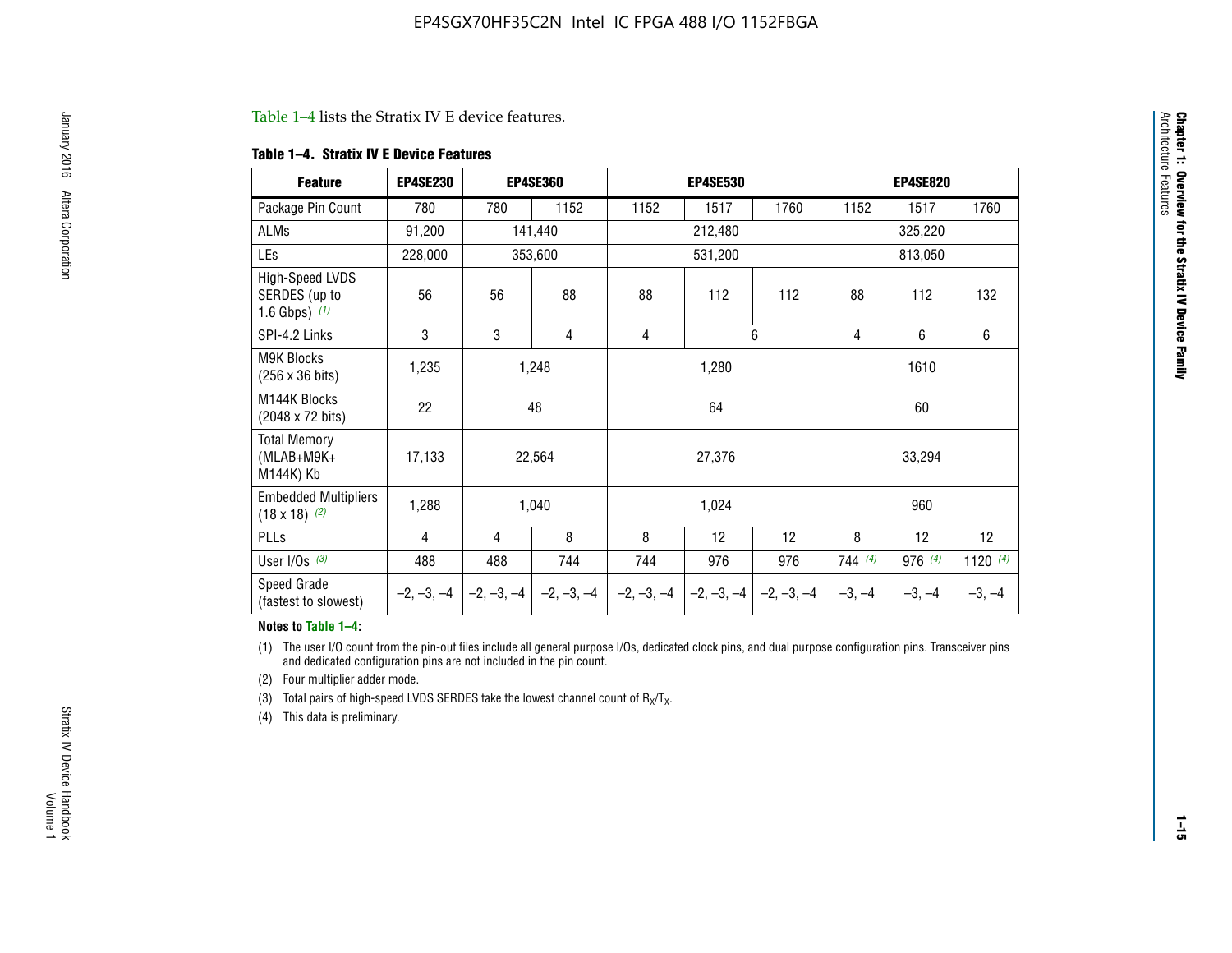Table 1–5 summarizes the Stratix IV E device package options.

| <b>Device</b> | <b>F780</b><br>$(29 \text{ mm} \times 29 \text{ mm})$ $(5)$ , $(6)$ | F1152<br>$(35 \text{ mm} \times 35 \text{ mm})$ $(5)$ $(7)$ | F <sub>1517</sub><br>$(40 \text{ mm} \times 40 \text{ mm})$ (7) | <b>F1760</b><br>$(42.5$ mm x 42.5 mm) $(7)$ |
|---------------|---------------------------------------------------------------------|-------------------------------------------------------------|-----------------------------------------------------------------|---------------------------------------------|
| EP4SE230      | F <sub>29</sub>                                                     |                                                             |                                                                 |                                             |
| EP4SE360      | H29 $(3)$                                                           | F35                                                         |                                                                 |                                             |
| EP4SE530      |                                                                     | H35 $(4)$                                                   | H40 $(4)$                                                       | F43                                         |
| EP4SE820      |                                                                     | H35 $(4)$                                                   | H40 $(4)$                                                       | F43                                         |

**Table 1–5. Stratix IV E Device Package Options** *(1)***,** *(2)*

#### **Notes to Table 1–5:**

(1) Device packages in the same column and marked under the same arrow sign have vertical migration capability.

(2) Use the Pin Migration Viewer in the Pin Planner to verify the pin migration compatibility when migrating devices. For more information, refer to *[I/O Management](http://www.altera.com/literature/hb/qts/qts_qii52013.pdf)* in the *Quartus II Handbook, Volume 2*.

(3) The 780-pin EP4SE360 device is available only in the 33 mm x 33 mm Hybrid flip chip package.

(4) The 1152-pin and 1517-pin for EP4SE530 and EP4SE820 devices are available only in the 42.5 mm x 42.5 mm Hybrid flip chip package.

(5) When migrating between hybrid and flip chip packages, there is an additional keep-out area. For more information, refer to the *[Package](http://www.altera.com/literature/ds/dspkg.pdf)  [Information Datasheet for Altera Devices](http://www.altera.com/literature/ds/dspkg.pdf)*.

(6) Devices listed in this column do not have on-package decoupling capacitors.

(7) Devices listed in this column have on-package decoupling capacitors. For more information about on-package decoupling capacitor value for each device, refer to Table 1–6.

Table 1–6 lists the Stratix IV E on-package decoupling information.

| Table 1–6. Stratix IV E Device On-Package Decoupling Information (1) |  |  |  |  |  |
|----------------------------------------------------------------------|--|--|--|--|--|
|----------------------------------------------------------------------|--|--|--|--|--|

|          | <b>Ordering Information</b> | V <sub>cc</sub>                     | <b>V<sub>CCIO</sub></b> |
|----------|-----------------------------|-------------------------------------|-------------------------|
| EP4SE360 | F <sub>35</sub>             | $4 \times 1$ uF + $4 \times 470$ nF | 10 nF per bank          |
|          | H35                         |                                     |                         |
| EP4SE530 | H40                         | $4\times1$ uF + $4\times470$ nF     | 10 nF per bank          |
|          | F43                         |                                     |                         |
|          | H35                         |                                     |                         |
| EP4SE820 | H40                         | $4\times1$ uF + $4\times470$ nF     | 10 nF per bank          |
|          | F43                         |                                     |                         |

**Note to Table 1–6:**

(1) Table 1–6 refers to production devices on-package decoupling. For more information about decoupling design of engineering sample (ES) devices, contact [Altera Technical Support](http://mysupport.altera.com/eservice/login.asp).

Table 1–7 lists the Stratix IV GT device features.

| <b>Feature</b>                       | <b>EP4S40G2</b> | <b>EP4S40G5</b> | <b>EP4S100G2</b> | <b>EP4S100G3</b> | <b>EP4S100G4</b> | <b>EP4S100G5</b> |         |
|--------------------------------------|-----------------|-----------------|------------------|------------------|------------------|------------------|---------|
| Package Pin Count                    | 1517            | 1517            | 1517             | 1932             | 1932             | 1517             | 1932    |
| <b>ALMs</b>                          | 91,200          | 212,480         | 91,200           | 116,480          | 141,440          | 212.480          |         |
| LEs                                  | 228,000         | 531,200         | 228,000          | 291,200          | 353,600          |                  | 531,200 |
| <b>Total Transceiver</b><br>Channels | 36              | 36              | 36               | 48               | 48               | 36               | 48      |

**Table 1–7. Stratix IV GT Device Features (Part 1 of 2)**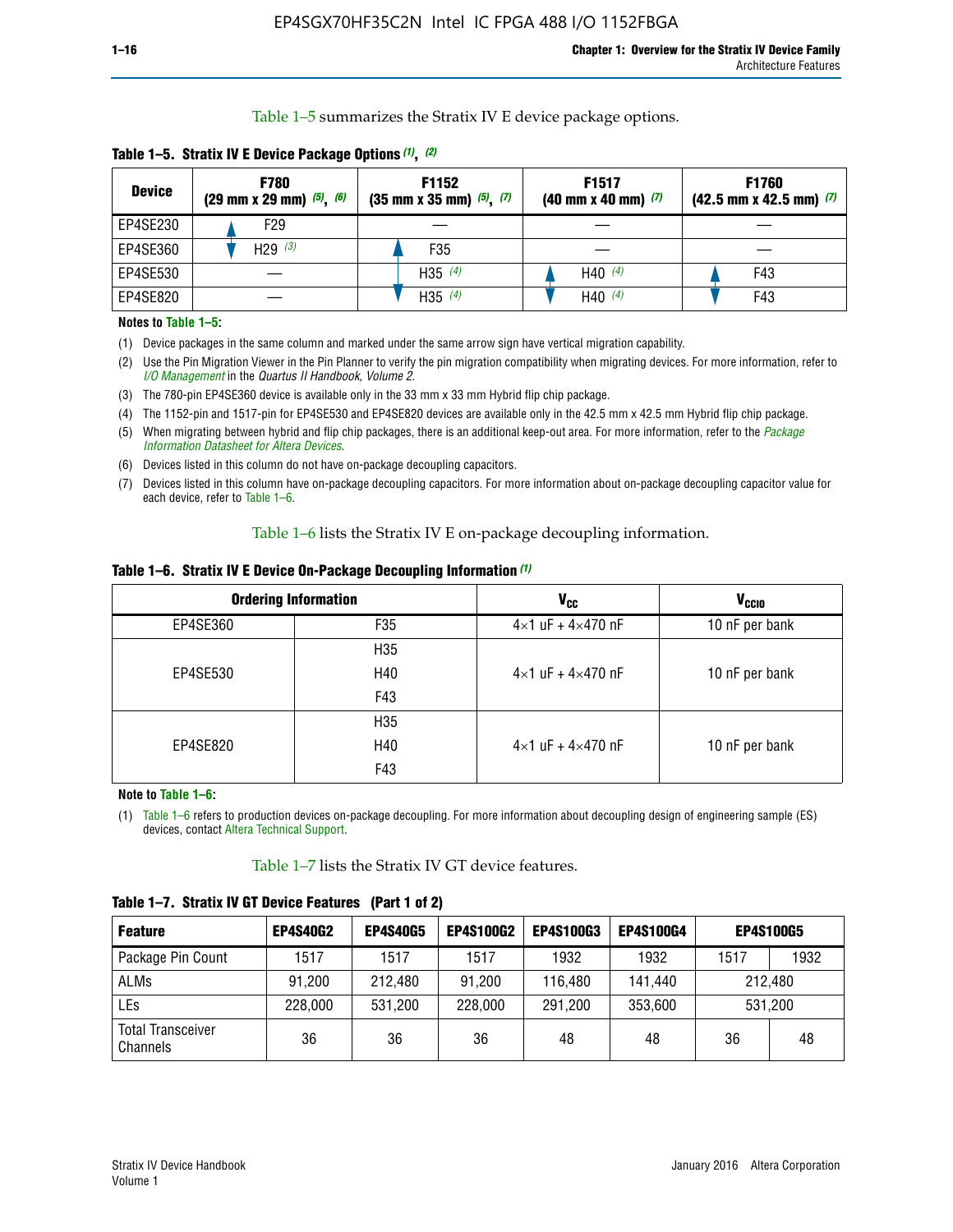| <b>Feature</b>                                                               | <b>EP4S40G2</b> | <b>EP4S40G5</b> | EP4S100G2      | EP4S100G3      | EP4S100G4      |                | <b>EP4S100G5</b>          |
|------------------------------------------------------------------------------|-----------------|-----------------|----------------|----------------|----------------|----------------|---------------------------|
| 10G Transceiver<br>Channels<br>(600 Mbps - 11.3 Gbps)<br>with PMA + PCS)     | 12              | 12              | 24             | 24             | 24             | 24             | 32                        |
| 8G Transceiver<br>Channels<br>(600 Mbps - 8.5 Gbps)<br>with PMA + PCS) $(1)$ | 12              | 12              | $\mathbf 0$    | 8              | 8              | $\mathbf 0$    | $\mathbf 0$               |
| PMA-only CMU<br>Channels<br>(600 Mbps- 6.5 Gbps)                             | 12              | 12              | 12             | 16             | 16             | 12             | 16                        |
| PCIe hard IP Blocks                                                          | $\overline{2}$  | $\overline{2}$  | $\overline{2}$ | 4              | $\overline{4}$ | $\overline{2}$ | $\overline{4}$            |
| High-Speed LVDS<br><b>SERDES</b><br>(up to 1.6 Gbps) $(2)$                   | 46              | 46              | 46             | 47             | 47             | 46             | 47                        |
| SP1-4.2 Links                                                                | $\overline{2}$  | $\overline{2}$  | $\overline{2}$ | $\overline{2}$ | $\overline{2}$ | $\overline{2}$ | $2^{\circ}$               |
| <b>M9K Blocks</b><br>(256 x 36 bits)                                         | 1,235           | 1,280           | 1,235          | 936            | 1,248          |                | 1,280                     |
| M144K Blocks<br>(2048 x 72 bits)                                             | 22              | 64              | 22             | 36             | 48             |                | 64                        |
| Total Memory (MLAB +<br>M9K + M144K) Kb                                      | 17,133          | 27,376          | 17,133         | 17,248         | 22,564         |                | 27,376                    |
| <b>Embedded Multipliers</b><br>$18 \times 18^{(3)}$                          | 1,288           | 1,024           | 1,288          | 832            | 1,024          |                | 1,024                     |
| PLLs                                                                         | 8               | 8               | 8              | 12             | 12             | 8              | 12                        |
| User I/Os $(4)$ , $(5)$                                                      | 654             | 654             | 654            | 781            | 781            | 654            | 781                       |
| Speed Grade<br>(fastest to slowest)                                          | $-1, -2, -3$    | $-1, -2, -3$    | $-1, -2, -3$   | $-1, -2, -3$   | $-1, -2, -3$   |                | $-1, -2, -3$ $-1, -2, -3$ |

**Notes to Table 1–7:**

(1) You can configure all 10G transceiver channels as 8G transceiver channels. For example, the EP4S40G2F40 device has twenty-four 8G transceiver channels and the EP4S100G5F45 device has thirty-two 8G transceiver channels.

(2) Total pairs of high-speed LVDS SERDES take the lowest channel count of  $R_X/T_X$ .

(3) Four multiplier adder mode.

(4) The user I/O count from the pin-out files include all general purpose I/Os, dedicated clock pins, and dual purpose configuration pins. Transceiver pins and dedicated configuration pins are not included in the pin count.

(5) This data is preliminary.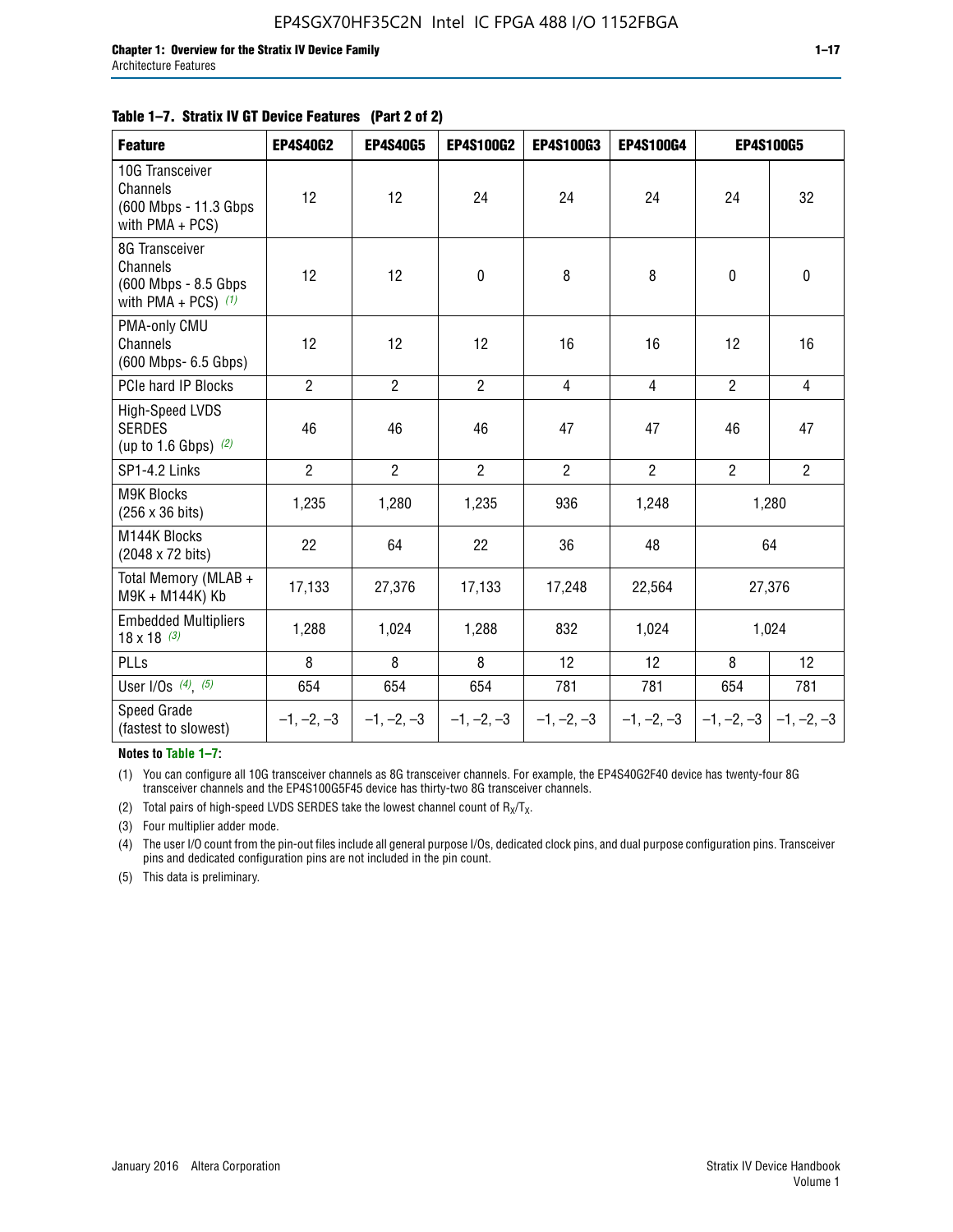Table 1–8 lists the resource counts for the Stratix IV GT devices.

| <b>Device</b>                      | <b>1517 Pin</b><br><b>1932 Pin</b><br>$(40 \text{ mm} \times 40 \text{ mm})$ (3)<br>(45 mm x 45 mm) |     |  |
|------------------------------------|-----------------------------------------------------------------------------------------------------|-----|--|
| <b>Stratix IV GT 40 G Devices</b>  |                                                                                                     |     |  |
| EP4S40G2                           | F40                                                                                                 |     |  |
| EP4S40G5                           | H40 $(4)$ , $(5)$                                                                                   |     |  |
| <b>Stratix IV GT 100 G Devices</b> |                                                                                                     |     |  |
| EP4S100G2                          | F40                                                                                                 |     |  |
| EP4S100G3                          |                                                                                                     | F45 |  |
| EP4S100G4                          |                                                                                                     | F45 |  |
| EP4S100G5                          | H40 $(4)$ , $(5)$                                                                                   | F45 |  |

#### **Notes to Table 1–8:**

(1) This table represents pin compatability; however, it does not include hard IP block placement compatability.

- (2) Devices under the same arrow sign have vertical migration capability.
- (3) When migrating between hybrid and flip chip packages, there is an additional keep-out area. For more information, refer to the *[Altera Device Package Information Data Sheet](http://www.altera.com/literature/ds/dspkg.pdf)*.
- (4) EP4S40G5 and EP4S100G5 devices with 1517 pin-count are only available in 42.5-mm x 42.5-mm Hybrid flip chip packages.
- (5) If you are using the hard IP block, migration is not possible.

Table 1–9 lists the Stratix IV GT on-package decoupling information.

**Table 1–9. Stratix IV GT Device On-Package Decoupling Information** *(1)*

| <b>Ordering</b><br><b>Information</b> | Vcc                                 | <b>V<sub>CCIO</sub></b> | V <sub>CCL GXB</sub>            | V <sub>CCA L/R</sub> | V <sub>CCT L/R</sub> | $V_{CCR\_L/R}$ |
|---------------------------------------|-------------------------------------|-------------------------|---------------------------------|----------------------|----------------------|----------------|
| EP4S40G2F40                           | $2 \times 1$ uF + $2 \times 470$ nF | 10 nF per bank $(2)$    | 100 nF per<br>transceiver block | $100$ nF             | $100$ nF             | $100$ nF       |
| EP4S100G2F40                          |                                     |                         |                                 |                      |                      |                |
| EP4S100G3F45                          |                                     | 10 nF per bank $(2)$    | 100 nF per<br>transceiver block | $100$ nF             | $100$ nF             | $100$ nF       |
| EP4S100G4F45                          |                                     |                         |                                 |                      |                      |                |
| EP4S40G5H40                           | $4\times1$ uF + $4\times470$ nF     |                         |                                 |                      |                      |                |
| EP4S100G5H40                          |                                     |                         |                                 |                      |                      |                |
| EP4S100G5F45                          |                                     |                         |                                 |                      |                      |                |

**Notes to Table 1–9:**

(1) Table 1–9 refers to production devices on-package decoupling. For more information about decoupling design of engineering sample (ES) devices, contact [Altera Technical Support](http://mysupport.altera.com/eservice/login.asp).

(2) For I/O banks  $3(*)$ ,  $4(*)$ ,  $7(*)$ , and  $8(*)$  only. There is no OPD for I/O bank  $1(*)$ ,  $2(*)$ ,  $5(*)$ , and  $6(*)$ .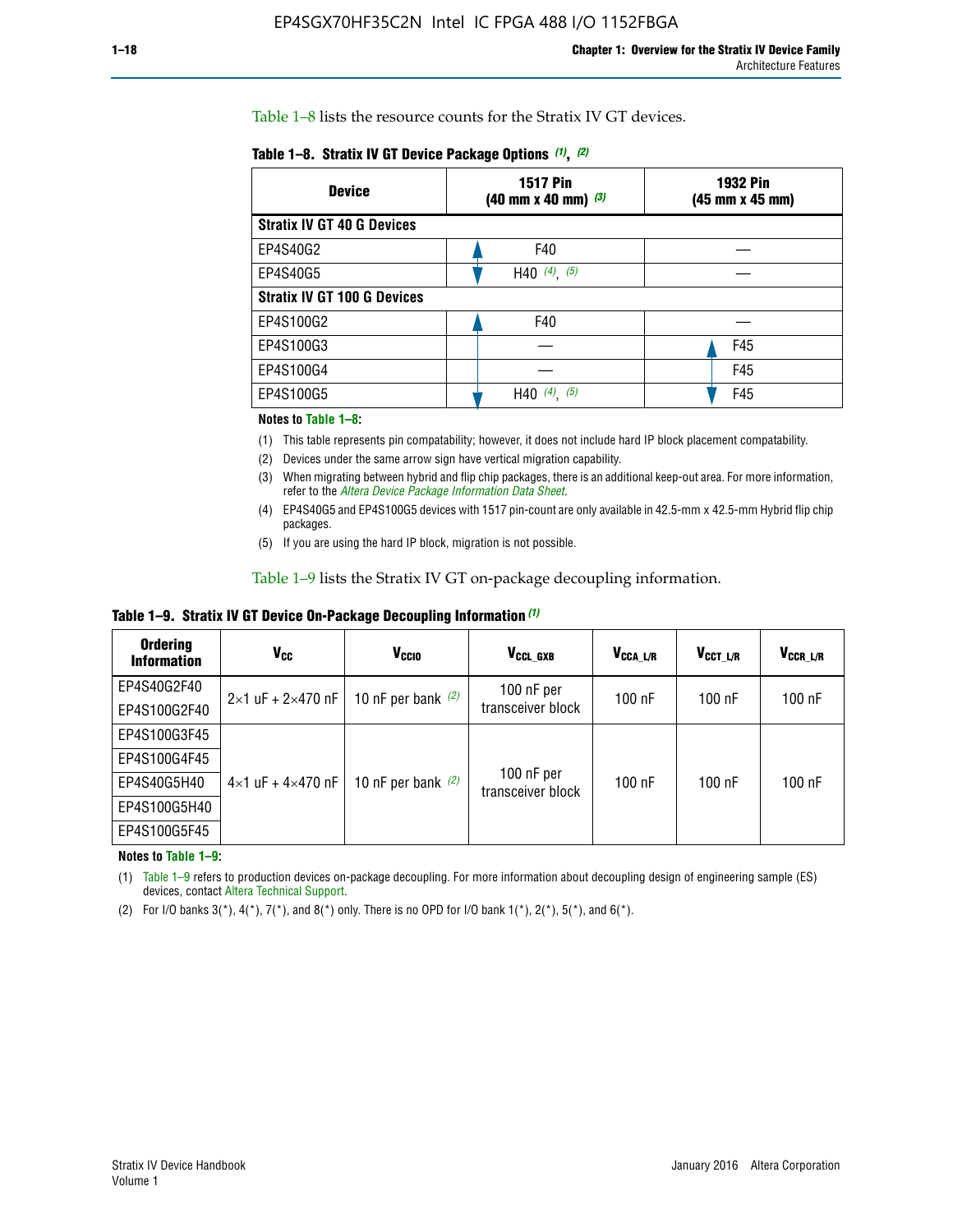# **Integrated Software Platform**

The Quartus II software provides an integrated environment for HDL and schematic design entry, compilation and logic synthesis, full simulation and advanced timing analysis, SignalTap II Logic Analyzer, and device configuration of Stratix IV designs. The Quartus II software provides the MegaWizard<sup> $M$ </sup> Plug-In Manager user interface to generate different functional blocks, such as memory, PLL, and digital signal processing logic. For transceivers, the Quartus II software provides the ALTGX MegaWizard Plug-In Manager interface that guides you through configuration of the transceiver based on your application requirements.

The Stratix IV GX and GT transceivers allow you to implement low-power and reliable high-speed serial interface applications with its fully reconfigurable hardware, optimal signal integrity, and integrated Quartus II software platform.

For more information about the QuarJanuary2016tus II software features, refer to the *[Quartus II Handbook](http://www.altera.com/literature/lit-qts.jsp)*.

# **Ordering Information**

This section describes the Stratix IV E, GT, and GX devices ordering information. Figure 1–4 shows the ordering codes for Stratix IV GX and E devices.



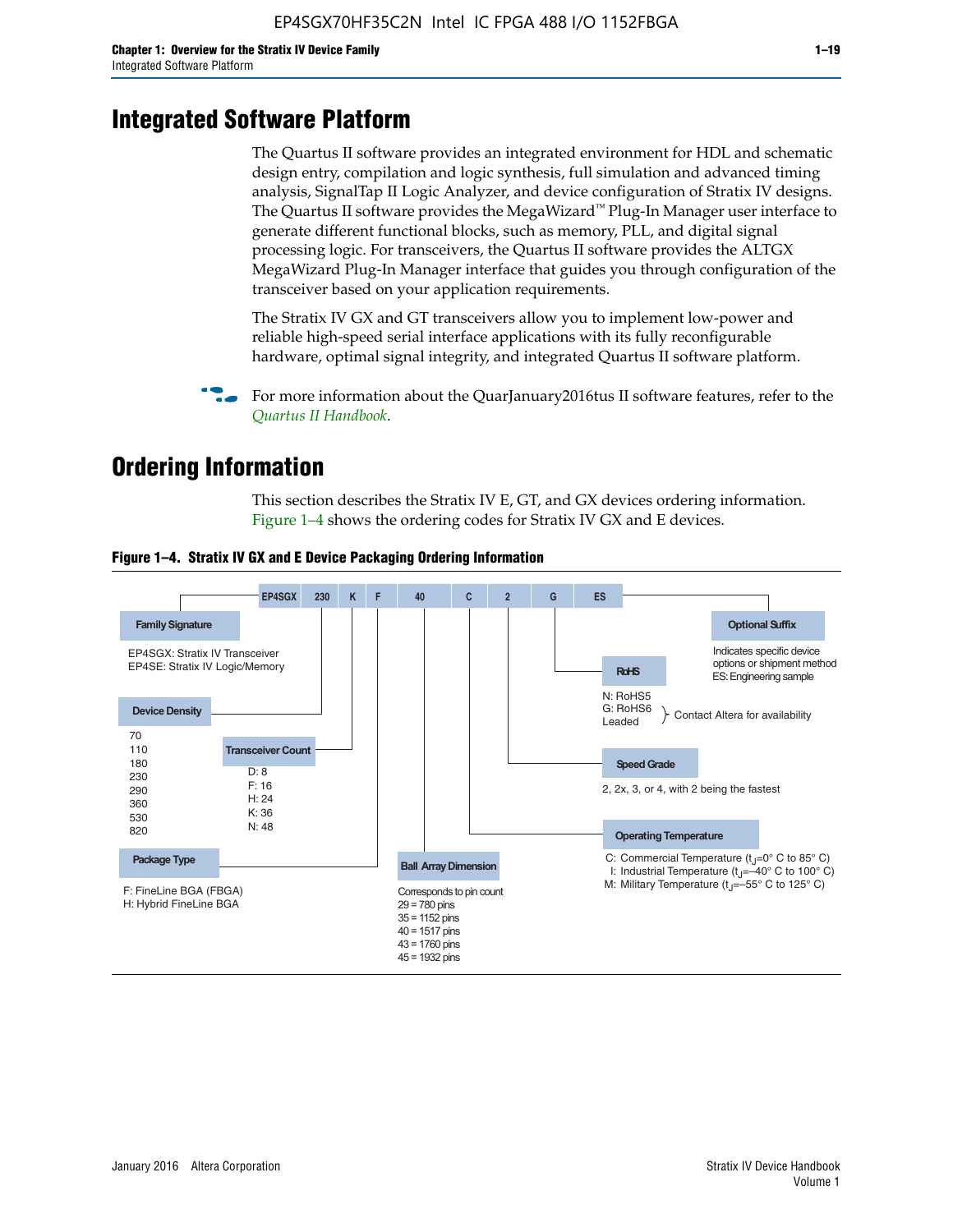Figure 1–5 shows the ordering codes for Stratix IV GT devices.





# **Document Revision History**

Table 1–10 lists the revision history for this chapter.

| Table 1–10. Document Revision History (Part 1 of 2) |  |  |  |  |  |
|-----------------------------------------------------|--|--|--|--|--|
|-----------------------------------------------------|--|--|--|--|--|

| <b>Date</b>       | Version | <b>Changes</b>                                         |
|-------------------|---------|--------------------------------------------------------|
| January 2016      | 3.5     | <b>Updated Figure 1–4 with new RoHS information</b>    |
| September 2012    | 3.4     | ■ Updated Table 1–1 to close FB $#30986$ .             |
|                   |         | Updated Table 1–2 and Table 1–5 to close FB $#31127$ . |
| June 2011         | 3.3     | Added military temperature to Figure 1–4.              |
| February 2011     |         | ■ Updated Table 1–7 and Table 1–8.                     |
|                   | 3.2     | $\blacksquare$ Applied new template.                   |
|                   |         | Minor text edits.                                      |
| <b>March 2010</b> |         | <b>Updated Table 1–1, Table 1–2, and Table 1–7.</b>    |
|                   | 3.1     | ■ Updated Figure $1-3$ .                               |
|                   |         | ■ Updated the "Stratix IV GT Devices" section.         |
|                   |         | Added two new references to the Introduction section.  |
|                   |         | Minor text edits.                                      |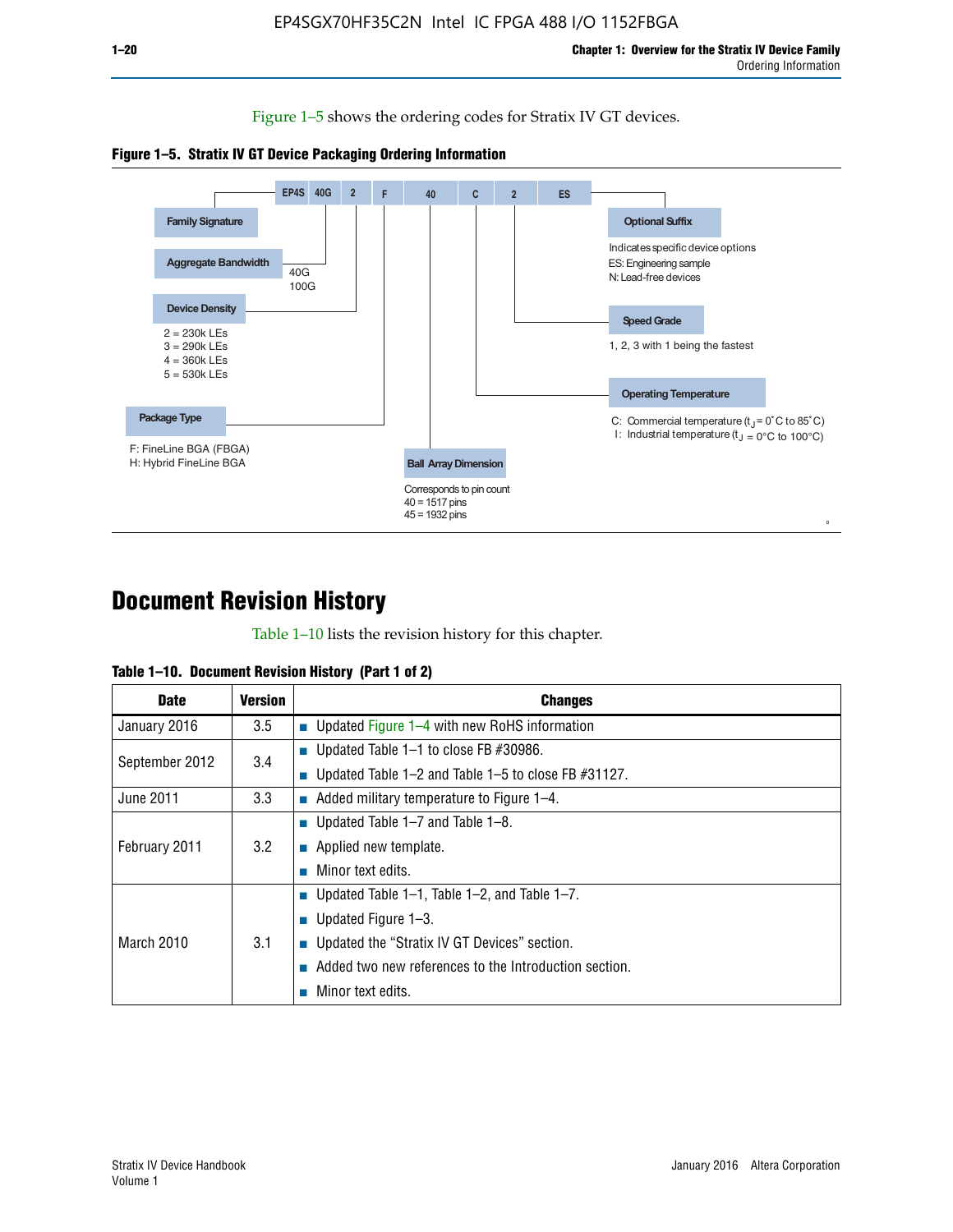## **Table 1–10. Document Revision History (Part 2 of 2)**

| <b>Date</b>      | <b>Version</b> | <b>Changes</b>                                                                                                                                                                                                                                                                    |  |  |
|------------------|----------------|-----------------------------------------------------------------------------------------------------------------------------------------------------------------------------------------------------------------------------------------------------------------------------------|--|--|
| November 2009    |                | ■ Updated the "Stratix IV Device Family Overview", "Feature Summary", "Stratix IV GT<br>Devices", "High-Speed Transceiver Features", "FPGA Fabric and I/O Features", "Highest<br>Aggregate Data Bandwidth", "System Integration", and "Integrated Software Platform"<br>sections. |  |  |
|                  | 3.0            | $\blacksquare$ Added Table 1-3, Table 1-6, and Table 1-9.                                                                                                                                                                                                                         |  |  |
|                  |                | $\blacksquare$ Updated Table 1-1, Table 1-2, Table 1-4, Table 1-5, Table 1-7, and Table 1-8.                                                                                                                                                                                      |  |  |
|                  |                | ■ Updated Figure 1–3, Figure 1–4, and Figure 1–5.                                                                                                                                                                                                                                 |  |  |
|                  |                | $\blacksquare$ Minor text edits.                                                                                                                                                                                                                                                  |  |  |
| <b>June 2009</b> | 2.4            | $\blacksquare$ Updated Table 1-1.                                                                                                                                                                                                                                                 |  |  |
|                  |                | Minor text edits.                                                                                                                                                                                                                                                                 |  |  |
|                  |                | $\blacksquare$ Added Table 1–5, Table 1–6, and Figure 1–3.                                                                                                                                                                                                                        |  |  |
|                  |                | $\blacksquare$ Updated Figure 1-5.                                                                                                                                                                                                                                                |  |  |
| April 2009       | 2.3            | Updated Table $1-1$ , Table $1-2$ , Table $1-3$ , and Table $1-4$ .                                                                                                                                                                                                               |  |  |
|                  |                | ■ Updated "Introduction", "Feature Summary", "Stratix IV GX Devices", "Stratix IV GT<br>Devices", "Architecture Features", and "FPGA Fabric and I/O Features"                                                                                                                     |  |  |
|                  | 2.2            | ■ Updated "Feature Summary", "Stratix IV GX Devices", "Stratix IV E Device", "Stratix IV<br>GT Devices", "Signal Integrity"                                                                                                                                                       |  |  |
| March 2009       |                | Removed Tables 1-5 and 1-6                                                                                                                                                                                                                                                        |  |  |
|                  |                | Updated Figure 1-4                                                                                                                                                                                                                                                                |  |  |
|                  |                | ■ Updated "Introduction", "Feature Summary", "Stratix IV Device Diagnostic Features",<br>"Signal Integrity", "Clock Networks", "High-Speed Differential I/O with DPA and Soft-<br>CDR", "System Integration", and "Ordering Information" sections.                                |  |  |
|                  |                | Added "Stratix IV GT 100G Devices" and "Stratix IV GT 100G Transceiver Bandwidth"<br>sections.                                                                                                                                                                                    |  |  |
| March 2009       | 2.1            | <b>Updated Table 1–1, Table 1–2, Table 1–3, and Table 1–4.</b>                                                                                                                                                                                                                    |  |  |
|                  |                | $\blacksquare$ Added Table 1-5 and Table 1-6.                                                                                                                                                                                                                                     |  |  |
|                  |                | ■ Updated Figure $1-3$ and Figure $1-4$ .                                                                                                                                                                                                                                         |  |  |
|                  |                | $\blacksquare$ Added Figure 1-5.                                                                                                                                                                                                                                                  |  |  |
|                  |                | Removed "Referenced Documents" section.                                                                                                                                                                                                                                           |  |  |
|                  | 2.0            | Updated "Feature Summary" on page 1-1.                                                                                                                                                                                                                                            |  |  |
|                  |                | ■ Updated "Stratix IV Device Diagnostic Features" on page 1-7.                                                                                                                                                                                                                    |  |  |
| November 2008    |                | Updated "FPGA Fabric and I/O Features" on page 1-8.                                                                                                                                                                                                                               |  |  |
|                  |                | $\blacksquare$ Updated Table 1-1.                                                                                                                                                                                                                                                 |  |  |
|                  |                | Updated Table 1-2.                                                                                                                                                                                                                                                                |  |  |
|                  |                | Updated "Table 1-5 shows the total number of transceivers available in the Stratix IV GT<br>Device." on page 1-15.                                                                                                                                                                |  |  |
| <b>July 2008</b> | 1.1            | Revised "Introduction".                                                                                                                                                                                                                                                           |  |  |
| May 2008         | 1.0            | Initial release.                                                                                                                                                                                                                                                                  |  |  |